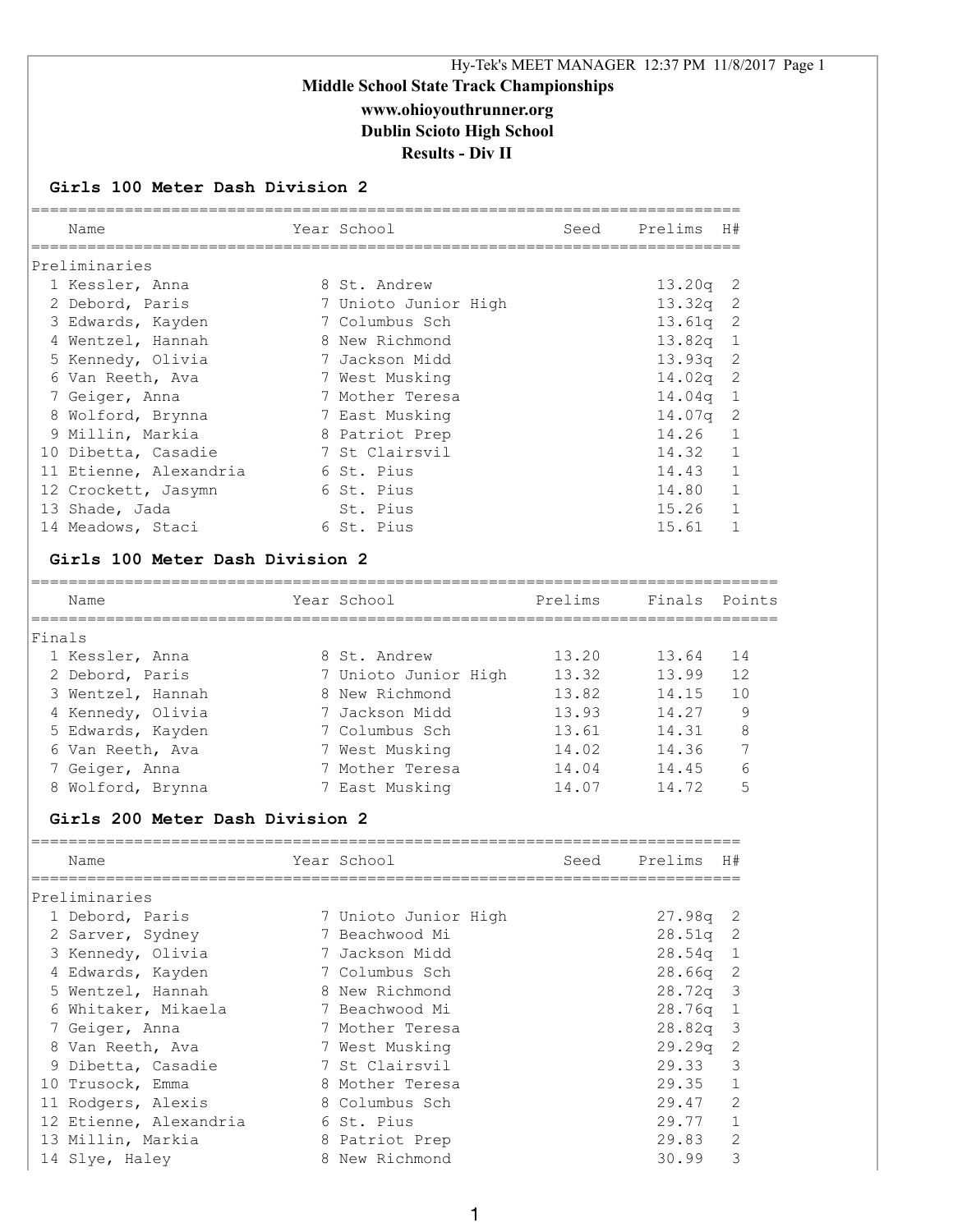| 15 Crockett, Jasymn<br>16 Meadows, Staci<br>17 Shade, Jada | 6 St. Pius<br>6 St. Pius<br>St. Pius |         | 31.36<br>32.35<br>32.38 | 1<br>1<br>3         |
|------------------------------------------------------------|--------------------------------------|---------|-------------------------|---------------------|
| Girls 200 Meter Dash Division 2                            |                                      |         |                         |                     |
| 18 Trusock, Lauren                                         | 6 Mother Teresa                      |         | 32.41 1                 |                     |
| 19 Johnson, Tori                                           | 7 Columbus Sch                       |         | 32.82                   | 2                   |
| Girls 200 Meter Dash Division 2                            |                                      |         |                         |                     |
| Name                                                       | Year School                          | Prelims | Finals Points           |                     |
| Finals                                                     |                                      |         |                         |                     |
| 1 Debord, Paris                                            | 7 Unioto Junior High                 | 27.98   | 27.95                   | 14                  |
| 2 Whitaker, Mikaela                                        | 7 Beachwood Mi                       | 28.76   | 28.25                   | 12                  |
| 3 Wentzel, Hannah                                          | 8 New Richmond                       | 28.72   | 28.43                   | 10                  |
| 4 Edwards, Kayden                                          | 7 Columbus Sch                       | 28.66   | 28.46                   | $\overline{9}$      |
| 5 Sarver, Sydney                                           | 7 Beachwood Mi                       | 28.51   | 28.55                   | 8 <sup>8</sup>      |
| 6 Kennedy, Olivia                                          | 7 Jackson Midd                       | 28.54   | 28.60                   | $7\phantom{.0}$     |
| 7 Geiger, Anna                                             | 7 Mother Teresa                      | 28.82   | 28.95                   | 6                   |
| 8 Van Reeth, Ava                                           | 7 West Musking                       | 29.29   | 29.47                   | 5                   |
| Girls 400 Meter Dash Division 2                            |                                      |         |                         |                     |
| Name                                                       | Year School                          | Seed    |                         | Finals H# Points    |
| 1 Cybak, Malena                                            | 7 Tuslaw Middl                       |         | 1:01.26                 | 14<br>3             |
| 2 Roach, Jayden                                            | 8 Liberty Juni                       |         | $1:03.12$ 2 12          |                     |
| 3 Kennedy, Olivia                                          | 7 Jackson Midd                       |         | $1:03.24$ 3 10          |                     |
| 4 Pollard, Kerigan                                         | 8 Greenfield M                       |         | $1:03.26$ 2 9           |                     |
| 5 Whitaker, Mikaela                                        | 7 Beachwood Mi                       |         | $1:04.11$ 3 8           |                     |
| 6 Wentzel, Hannah                                          | 8 New Richmond                       |         | 1:04.13                 | $2 \overline{7}$    |
| 7 Renner, Karlee                                           | 7 Unioto Junior High                 |         | 1:04.24                 | 6<br>$1 \quad \Box$ |
| 8 lane, Chassidy                                           | 8 Chippewa Mid                       |         | 1:04.41                 | 1<br>5              |
| 9 Barnes, Emma                                             | 8 Chippewa Mid                       |         | 1:04.42                 | 4<br>1              |
| 10 Trusock, Emma                                           | 8 Mother Teresa                      |         | 1:04.75                 | $\mathcal{S}$<br>3  |
| 11 Padar, Riley                                            | 8 West Musking                       |         | 1:04.88                 | $\mathbf{2}$<br>3   |
| 12 Nicolosi, Eva                                           | 8 Columbus Sch                       |         | 1:04.93                 | 2<br>1              |
| 13 Tate, Zaynah                                            | 7 Galion Middl                       |         | 1:05.40                 | 1                   |
| 14 Sarver, Sydney                                          | 7 Beachwood Mi                       |         | 1:05.74                 | 2                   |
| 15 Thompson, Emily                                         | 7 St Clairsvil                       |         | 1:07.18                 | 2                   |
| 16 Jones, Sydney                                           | 8 Northridge M                       |         | 1:07.45                 | 2                   |
| 17 Geiger, Anna                                            | 7 Mother Teresa                      |         | 1:07.64                 | 3                   |
| 18 Green, Pailyn                                           | 8 St. Pius                           |         | 1:07.76                 | 3                   |
| 19 Priest, Carly                                           | 7 Columbus Sch                       |         | 1:08.40                 | 2                   |
| 20 Johnson, Tori                                           | 7 Columbus Sch                       |         | 1:13.39                 | 1                   |
| Girls 800 Meter Run Division 2                             |                                      |         |                         |                     |
| Name                                                       | Year School                          | Seed    | Finals                  | Points              |
| 1 Shope, Alyssa                                            | 7 St Matthew -                       |         | 2:26.14                 | 14                  |
| 2 Renner, Karlee                                           | 7 Unioto Junior High                 |         | 2:38.09                 | 12                  |
| 3 Jones, Riley                                             | 7 Cincinnati H                       |         | 2:39.45                 | 10                  |
| 4 Jones, Sydney                                            | 8 Northridge M                       |         | 2:40.13                 | 9                   |
| 5 Henegar, Allison                                         | 8 Chippewa Mid                       |         | 2:44.46                 | 8                   |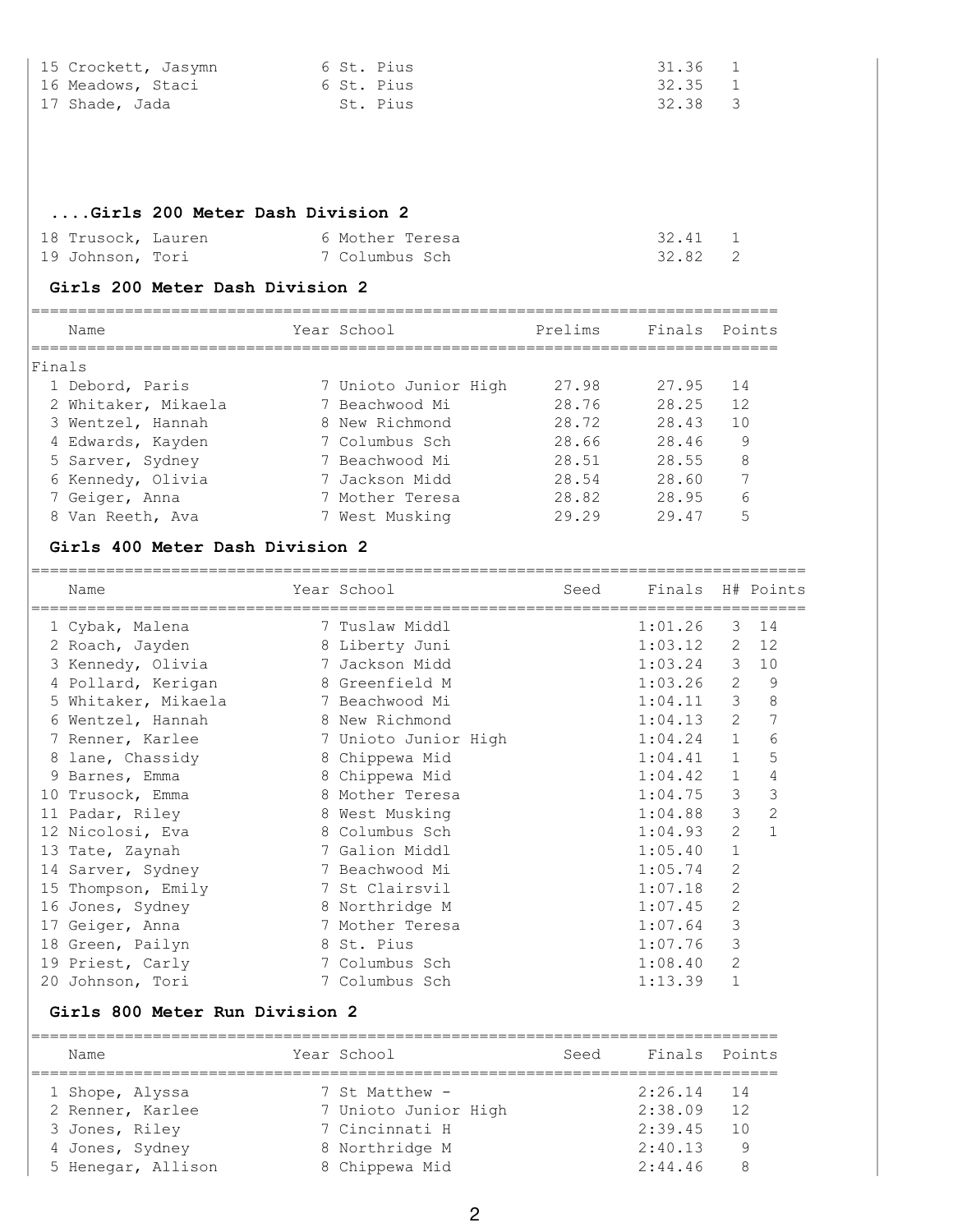| 6 Iding, Cortney    | 8 New Richmond | 2:44.72<br>7 |
|---------------------|----------------|--------------|
| 7 Kitsmiller, Ellie | 8 St. Pius     | 2:45.45 6    |
| 8 Birkhimer, Gabbi  | 8 West Musking | $2:46.92$ 5  |

### **....Girls 800 Meter Run Division 2**

| 9 Woods, Anna       | 8 St. Pius     | 2:49.30<br>$\sim$ 4 |
|---------------------|----------------|---------------------|
| 10 Albrecht, Carmen | 6 Columbus Sch | 2:53.94<br>- 3      |
| 11 Spangler, Emma   | 7 Columbus Sch | 2:56.73<br>- 2.     |
| 12 Pawlik, Molly    | 7 Columbus Sch | 2:57.18<br>1        |
| 13 Slye, Haley      | 8 New Richmond | 3:01.06             |

#### **Girls 1600 Meter Run Division 2**

| Name                | Year School     | Seed | Finals Points |               |
|---------------------|-----------------|------|---------------|---------------|
| 1 Shope, Alyssa     | 7 St Matthew -  |      | 5:21.04       | 14            |
| 2 Hicks, Morgan     | 8 Jonathan Ald  |      | 5:34.67       | 12            |
| 3 Gill, Hannah      | 8 Waynesville   |      | 5:52.78       | 10            |
| 4 Henegar, Allison  | 8 Chippewa Mid  |      | 5:53.50       | 9             |
| 5 Erich, Ellie      | 8 Carroll       |      | 5:54.87       | 8             |
| 6 Hartsaugh, Reese  | 8 Zane Trace M  |      | 5:57.13       | 7             |
| 7 Kitsmiller, Ellie | 8 St. Pius      |      | 5:59.84       | 6             |
| 8 Hegemann, Alyvia  | 6 Mother Teresa |      | 6:06.28       | 5             |
| 9 Handle, Kate      | 7 Waynesville   |      | 6:06.62       | 4             |
| 10 Woods, Anna      | 8 St. Pius      |      | 6:08.49       | 3             |
| 11 Albrecht, Carmen | 6 Columbus Sch  |      | 6:13.86       | $\mathcal{D}$ |
| 12 Oliver, Kalynn   | 8 West Musking  |      | 6:17.68       |               |
| 13 Hetteberg, Leah  | 7 St. Andrew    |      | 6:37.12       |               |
| 14 Price, Imani     | 8 Patriot Prep  |      | 6:40.08       |               |

#### **Girls 3200 Meter Run Division 2**

| Name                | Year School           | Seed | Finals   | Points        |
|---------------------|-----------------------|------|----------|---------------|
| 1 Gill, Hannah      | 8 Waynesville         |      | 12:43.59 | 14            |
| 2 Kerr, Hannah      | 8 Zane Trace M        |      | 13:02.99 | 12            |
| 3 Jones, Riley      | 7 Cincinnati H        |      | 13:18.37 | 10            |
| 4 Padar, Kaylee     | 8 Heath Middle School |      | 13:19.40 | 9             |
| 5 Tate, Zaynah      | 7 Galion Middl        |      | 13:54.76 | 8             |
| 6 Handle, Kate      | 7 Waynesville         |      | 14:13.93 | 7             |
| 7 Tepper, Rebecca   | 7 Columbus Sch        |      | 14:19.03 | 6             |
| 8 Falk, Abigail     | 7 Columbus Sch        |      | 14:26.03 | 5             |
| 9 Felder, Danielle  | 7 Galion Middl        |      | 14:37.79 | 4             |
| 10 Rhoads, Baileigh | 7 South Vienna        |      | 14:38.25 | 3             |
| 11 Anderson, Riley  | 7 Galion Middl        |      | 17:28.75 | $\mathcal{D}$ |

### **Girls 100 Meter Hurdles Division 2**

| Name              | Year School    | Prelims<br>Seed |
|-------------------|----------------|-----------------|
| Preliminaries     |                |                 |
| 1 Comer, Samantha | 8 Galion Middl | 16.10q          |
| 2 Edwards, Kayden | 7 Columbus Sch | 18.18q          |
| 3 Green, Pailyn   | 8 St. Pius     | 18.35q          |
| 4 Mackin, Clare   | 8 St. Andrew   | 19.73q          |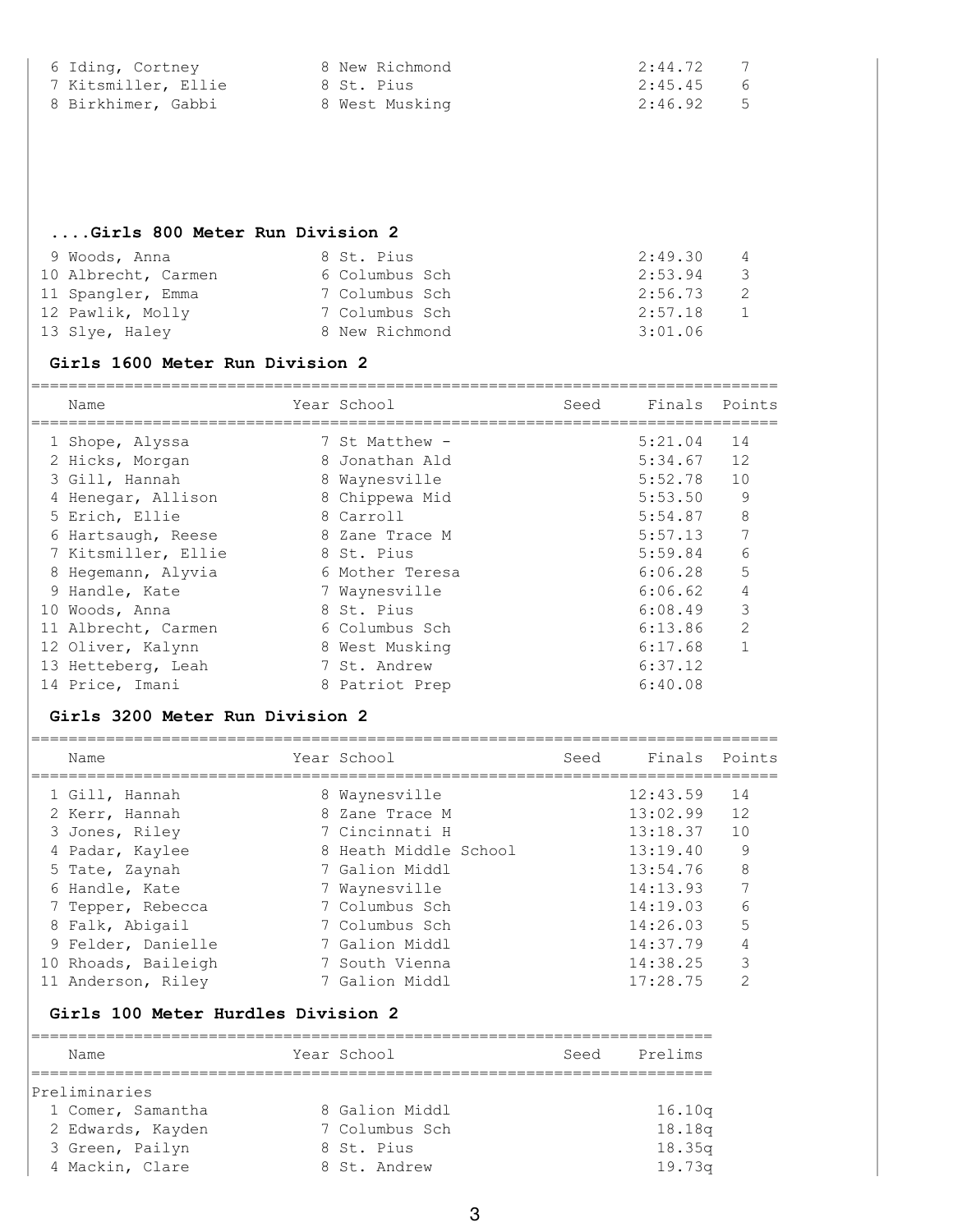#### **Girls 100 Meter Hurdles Division 2**

| Name              | Year School    | Prelims | Finals Points |                |
|-------------------|----------------|---------|---------------|----------------|
| Finals            |                |         |               |                |
| 1 Comer, Samantha | 8 Galion Middl | 16.10   | 16.10         | 14             |
| 2 Edwards, Kayden | 7 Columbus Sch | 18.18   | 18.18         | 12             |
| 3 Green, Pailyn   | 8 St. Pius     | 18.35   | 18.35         | 1 <sub>0</sub> |
| 4 Mackin, Clare   | 8 St. Andrew   | 19.73   | 19.73         | 9              |
| 5 Kelley, Maria   | 8 St. Pius     | 20.49   | 20.49         | 8              |
| 6 Luallen, Megan  | St. Pius       | 21.52   | 21.52         |                |

#### **Girls 200 Meter Hurdles Division 2**

| Name                                                         | Year School                                        | Seed | Finals H# Points        |                                |                  |
|--------------------------------------------------------------|----------------------------------------------------|------|-------------------------|--------------------------------|------------------|
| 1 Comer, Samantha<br>2 Pollard, Kerigan<br>3 Wolford, Brynna | 8 Galion Middl<br>8 Greenfield M<br>7 East Musking |      | 31.08<br>31.16<br>33.23 | 2<br>$2^{\circ}$               | 1 14<br>12<br>10 |
| 4 Weitzel, Alyssa                                            | 8 New Richmond                                     |      | 34.29                   | $\mathcal{L}$                  | 9                |
| 5 Green, Pailyn<br>6 Nagy, Sophia                            | 8 St. Pius<br>7 Columbus Sch                       |      | 35.60<br>35.94          | $\mathcal{L}$<br>$\mathbf{1}$  | 8                |
| 7 Mackin, Clare                                              | 8 St. Andrew                                       |      | 36.68                   | $\mathbf{1}$                   | 6                |
| 8 Luallen, Megan<br>9 Kelley, Maria                          | St. Pius<br>8 St. Pius                             |      | 37.18<br>38.93          | $\mathcal{L}$<br>$\mathcal{L}$ | 5                |
|                                                              |                                                    |      |                         |                                |                  |

#### **Girls 4x100 Meter Relay Division 2**

| School                                            |                                          | Seed Finals Points |                 |
|---------------------------------------------------|------------------------------------------|--------------------|-----------------|
| 1 St. Andrew<br>1) Kessler, Anna 8                | 2) Mcguff, Kilyn 8                       | 53.36 14           |                 |
| 3) Picolo, Alexandra 8                            | 4) Nowinski, Katelyn 8                   |                    |                 |
| 2 Galion Middle School                            |                                          | 56.64              | 12              |
| 3 St. Pius                                        |                                          | 59.77              | $\overline{10}$ |
| 1) Etienne, Alexandria 6<br>3) Crockett, Jasymn 6 | 2) Meadows, Staci 6<br>Shade, Jada<br>4) |                    |                 |

#### **Girls 4x200 Meter Relay Division 2**

| School                       | Seed                 | Finals Points |     |
|------------------------------|----------------------|---------------|-----|
| 1 Jonathan Alder Junior High |                      | $1:54.64$ 14  |     |
| 1) Shepherd, Emma 8          | 2) Eastman, Eliana 7 |               |     |
| 3) Lisska, Hailey 7          | 4) Davis, Maddie 8   |               |     |
| 2 New Richmond               |                      | $1:58.25$ 12  |     |
| 1) Slye, Haley 8             | 2) Duncan, Lizzie 8  |               |     |
| 3) Iding, Cortney 8          | 4) Weitzel, Alyssa 8 |               |     |
| 3 Galion Middle School       |                      | 1:58.53       | 1 O |
| 4 Columbus School for Girls  |                      | 2:03.35       | 9   |
| 1) Bauknight, Jordan 8       | 2) Priest, Carly 7   |               |     |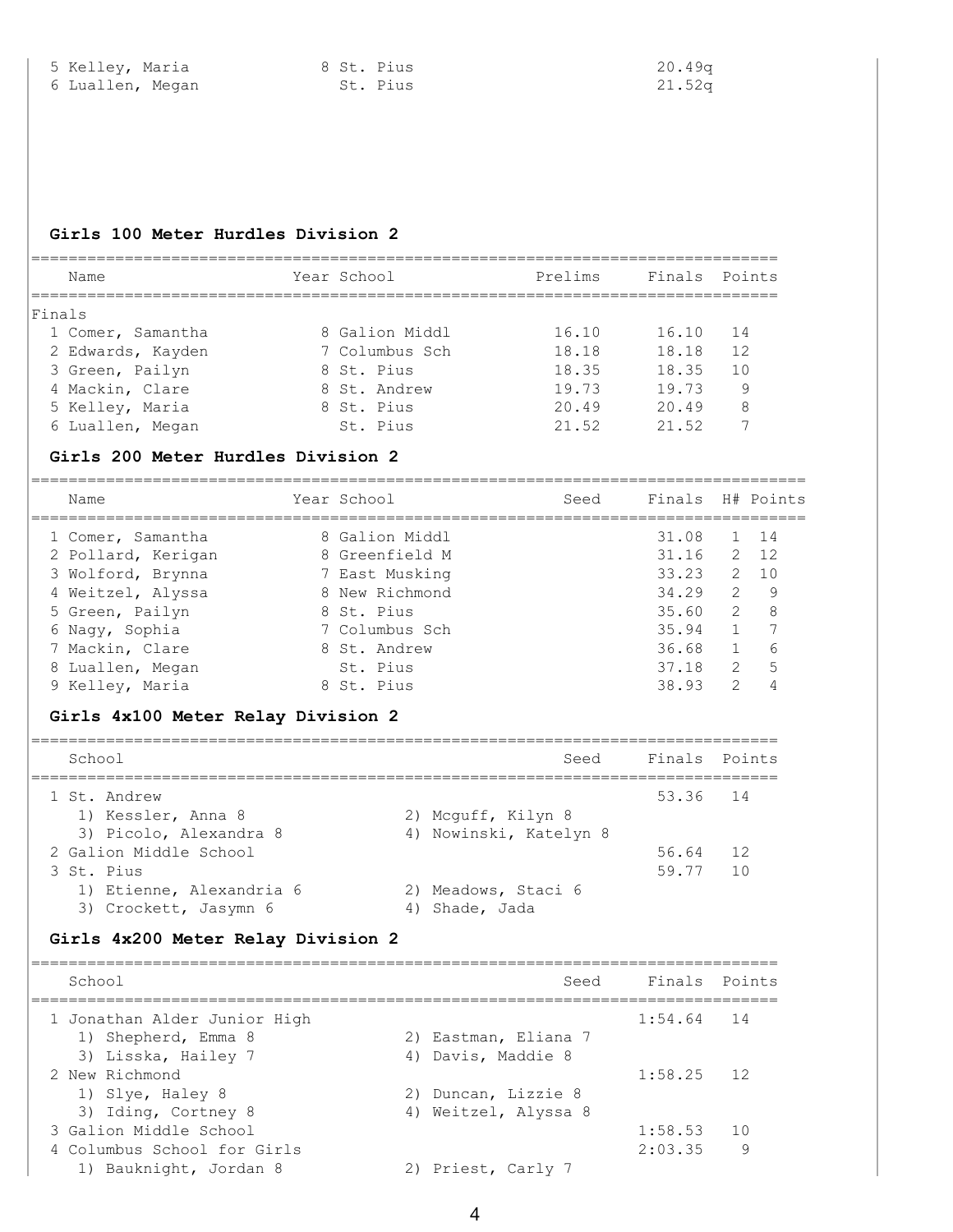## **Girls 4x400 Meter Relay Division 2**

| School                             |    | Seed                 | Finals Points                                                                                                                                                                                                                                                                                            |    |
|------------------------------------|----|----------------------|----------------------------------------------------------------------------------------------------------------------------------------------------------------------------------------------------------------------------------------------------------------------------------------------------------|----|
| 1 St. Andrew                       |    |                      | 4:20.25                                                                                                                                                                                                                                                                                                  | 14 |
| 1) Mcquff, Kilyn 8                 |    | 2) Brush, Brooklyn 8 |                                                                                                                                                                                                                                                                                                          |    |
| 3) Picolo, Alexandra 8             |    | 4) Kessler, Anna 8   |                                                                                                                                                                                                                                                                                                          |    |
| 2 Chippewa Middle School           |    |                      | 4:25.42                                                                                                                                                                                                                                                                                                  | 12 |
| 1) Sheridan, Jenna 7               |    | 2) Barnes, Emma 8    |                                                                                                                                                                                                                                                                                                          |    |
| 3 Liberty Union Middle School      |    |                      | 4:25.46                                                                                                                                                                                                                                                                                                  | 10 |
| 1) Bethel, Macy 7                  |    | 2) Rogers, Faith 8   |                                                                                                                                                                                                                                                                                                          |    |
| 4 Jonathan Alder Junior High       |    |                      | 4:26.23                                                                                                                                                                                                                                                                                                  | 9  |
| 1) Gray, Reggan 7                  |    | 2) Winslow, Elaina 8 |                                                                                                                                                                                                                                                                                                          |    |
| 3) Shepherd, Emma 8                | 4) | Davis, Maddie 8      |                                                                                                                                                                                                                                                                                                          |    |
| 5 Galion Middle School             |    |                      | 4:54.40                                                                                                                                                                                                                                                                                                  | 8  |
| 6 Columbus School for Girls        |    |                      | 5:03.74                                                                                                                                                                                                                                                                                                  | 7  |
| 1) Young, Emma 8                   |    | 2) Spangler, Emma 7  |                                                                                                                                                                                                                                                                                                          |    |
| 3) Priest, Carly 7                 | 4) | Albrecht, Carmen 6   |                                                                                                                                                                                                                                                                                                          |    |
| Girls 4x800 Meter Relay Division 2 |    |                      |                                                                                                                                                                                                                                                                                                          |    |
| $C0$ $h \circ \circ 1$             |    |                      | $C_{\odot}$ $C_{\odot}$ $D_{\odot}$ $D_{\odot}$ $D_{\odot}$ $D_{\odot}$ $D_{\odot}$ $D_{\odot}$ $D_{\odot}$ $D_{\odot}$ $D_{\odot}$ $D_{\odot}$ $D_{\odot}$ $D_{\odot}$ $D_{\odot}$ $D_{\odot}$ $D_{\odot}$ $D_{\odot}$ $D_{\odot}$ $D_{\odot}$ $D_{\odot}$ $D_{\odot}$ $D_{\odot}$ $D_{\odot}$ $D_{\od$ |    |

| School                       |    |                    | Seed | Finals Points |    |
|------------------------------|----|--------------------|------|---------------|----|
| 1 Jonathan Alder Junior High |    |                    |      | $10:24.48$ 14 |    |
| 1) Shepherd, Emma 8          |    | 2) Davis, Maddie 8 |      |               |    |
| 3) Hicks, Morgan 8           |    | 4) Gray, Reggan 7  |      |               |    |
| 2 Galion Middle School       |    |                    |      | 11:21.02      | 12 |
| 3 Columbus School for Girls  |    |                    |      | 12:02.51      | 10 |
| 1) Spangler, Emma 7          |    | 2) Falk, Abigail 7 |      |               |    |
| 3) Pawlik, Molly 7           | 4) | Tepper, Rebecca 7  |      |               |    |

# **Girls High Jump Division 2**

| Name                 | Year School     | Seed | Finals Points |                |
|----------------------|-----------------|------|---------------|----------------|
| 1 Maloon, Hailey     | 8 Tuscarawas V  |      | $4 - 10.00$   | 14             |
| 2 Francis, Ava       | 8 Jonathan Ald  |      | $4 - 08.00$   | 11             |
| 2 Colvin, Madisyn    | 8 Ridgewood Mi  |      | $4 - 08.00$   | 11             |
| 4 Comer, Samantha    | 8 Galion Middl  |      | $J4 - 08.00$  | 9              |
| 5 Crawford, Madeline | 8 Greenfield M  |      | $J4 - 08.00$  | 8              |
| 6 Tuttle, Lauren     | 8 South Vienna  |      | $4 - 06.00$   | 7              |
| 7 Kitsmiller, Ellie  | 8 St. Pius      |      | $J4 - 06.00$  | 6              |
| 8 Slusser, Paige     | 8 Ridgewood Mi  |      | $4 - 04.00$   | 4.50           |
| 8 Iding, Cortney     | 8 New Richmond  |      | $4 - 04.00$   | 4.50           |
| 10 Nicolosi, Eva     | 8 Columbus Sch  |      | $J4 - 04.00$  | 3              |
| 11 Bauknight, Jordan | 8 Columbus Sch  |      | $J4 - 04.00$  | $\overline{2}$ |
| 12 Barnett, Sydnee   | 8 Chippewa Mid  |      | $J4 - 04.00$  | 0.50           |
| 12 Trusock, Lauren   | 6 Mother Teresa |      | $J4 - 04.00$  | 0.50           |
| 14 Smith, Kaylee     | 8 North Union   |      | $4 - 02.00$   |                |
| -- Luallen, Megan    | St. Pius        |      | ΝH            |                |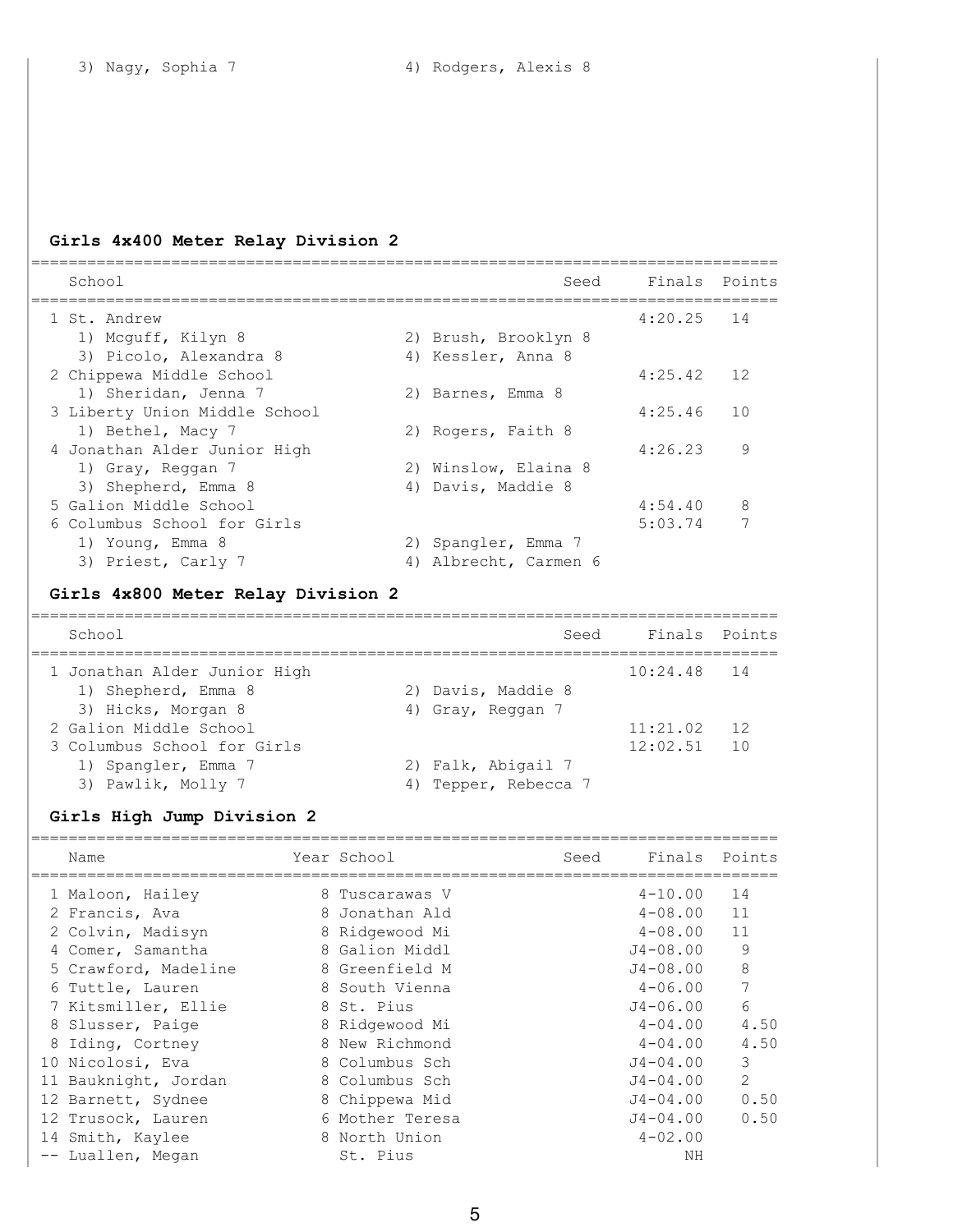### **Girls Pole Vault Division 2**

| Name                   | Year School    | Seed | Finals Points |    |
|------------------------|----------------|------|---------------|----|
| 1 Rickenbacher, Alexis | 8 Liberty-Bent |      | $10 - 09.00$  | 14 |
| 2 Weitzel, Alyssa      | 8 New Richmond |      | $8 - 06.00$   | 12 |
| 3 Cazzolli, Sophia     | 8 Chippewa Mid |      | $7 - 06.00$   | 10 |
| 4 Hardy, Kayla         | 8 Galion Middl |      | $J7 - 06.00$  | 9  |
| 5 Thompson, Emily      | 7 St Clairsvil |      | $7 - 00.00$   | 8  |
| 6 Wolford, Brynna      | 7 East Musking |      | $6 - 06.00$   |    |
| -- Rhoads, Baileigh    | 7 South Vienna |      | ΝH            |    |
|                        |                |      |               |    |

## **Girls Long Jump Division 2**

|   | Name                      | Year School          | Seed | Finals Points |                |
|---|---------------------------|----------------------|------|---------------|----------------|
|   | 1 Mcguff, Kilyn           | 8 St. Andrew         |      | $15 - 03.00$  | 14             |
|   | 2 Alexander, Kassidy      | 8 Ridgewood Mi       |      | $15 - 01.00$  | 12             |
|   | 3 Nicolosi, Eva           | 8 Columbus Sch       |      | $14 - 10.75$  | 10             |
|   | 4 Debord, Paris           | 7 Unioto Junior High |      | $13 - 11.75$  | 9              |
|   | 5 Trusock, Emma           | 8 Mother Teresa      |      | $13 - 11.25$  | 8              |
|   | 6 Sheridan, Jenna         | 7 Chippewa Mid       |      | $13 - 09.00$  | 7              |
| 7 | Winbigler, Mara           | 8 Galion Middl       |      | $13 - 04.50$  | 6              |
|   | 8 Bauknight, Jordan       | 8 Columbus Sch       |      | $13 - 02.25$  | 5              |
| 9 | Barnett, Sydnee           | 8 Chippewa Mid       |      | $13 - 01.25$  | $\overline{4}$ |
|   | 10 Kirk, Grace            | 8 Galion Middl       |      | $12 - 08.50$  | 3              |
|   | 11 Rodgers, Alexis        | 8 Columbus Sch       |      | $12 - 07.50$  | $\overline{2}$ |
|   | 12 Lisska, Hailey         | 7 Jonathan Ald       |      | $12 - 07.25$  | $\mathbf{1}$   |
|   | 13 Young, Emma            | 8 Columbus Sch       |      | $12 - 05.75$  |                |
|   | 14 Patterson, Milan       | 7 Patriot Prep       |      | $12 - 05.25$  |                |
|   | 15 Johnson, Tori          | 7 Columbus Sch       |      | $11 - 04.25$  |                |
|   | 16 Nagy, Sophia           | 7 Columbus Sch       |      | $10 - 09.50$  |                |
|   | 17 Potts, Arianne         | 8 South Vienna       |      | $10 - 04.50$  |                |
|   | 18 Duncan, Lizzie         | 8 New Richmond       |      | $10 - 01.25$  |                |
|   | Girls Shot Put Division 2 |                      |      |               |                |

| Name                 | Year School           | Seed | Finals Points |               |
|----------------------|-----------------------|------|---------------|---------------|
| 1 Howey, Kaylin      | 7 Immaculate C        |      | $40 - 08.50$  | 14            |
| 2 Bumb, Reba         | 8 Tinora Junior High  |      | $35 - 08.50$  | 12            |
| 3 Steward D2, Justus | 8 Wheelersburg        |      | $35 - 07.50$  | 10            |
| 4 Whitton, Sara      | 8 St Gertrude'        |      | $35 - 05.75$  | 9             |
| 5 Karshner, Annie    | 7 Mcdowell Exc        |      | $33 - 09.50$  | 8             |
| 6 Reeves, Carleah    | 8 Field Middle School |      | $33 - 04.00$  | 7             |
| 7 Brown, Raniyah     | 7 Jonathan Ald        |      | $32 - 02.00$  | 6             |
| 8 Johns, Lilly       | 8 James A. Gar        |      | $31 - 03.25$  | 5             |
| 9 Metz, Elizabeth    | 8 Beachwood Mi        |      | $29 - 07.00$  |               |
| 10 Mcwhorter, Sydney | 7 West Musking        |      | $29 - 05.25$  | 3             |
| 11 Rockhold, Mckenna | 8 Field Middle School |      | $28 - 06.50$  | $\mathcal{P}$ |
|                      |                       |      |               |               |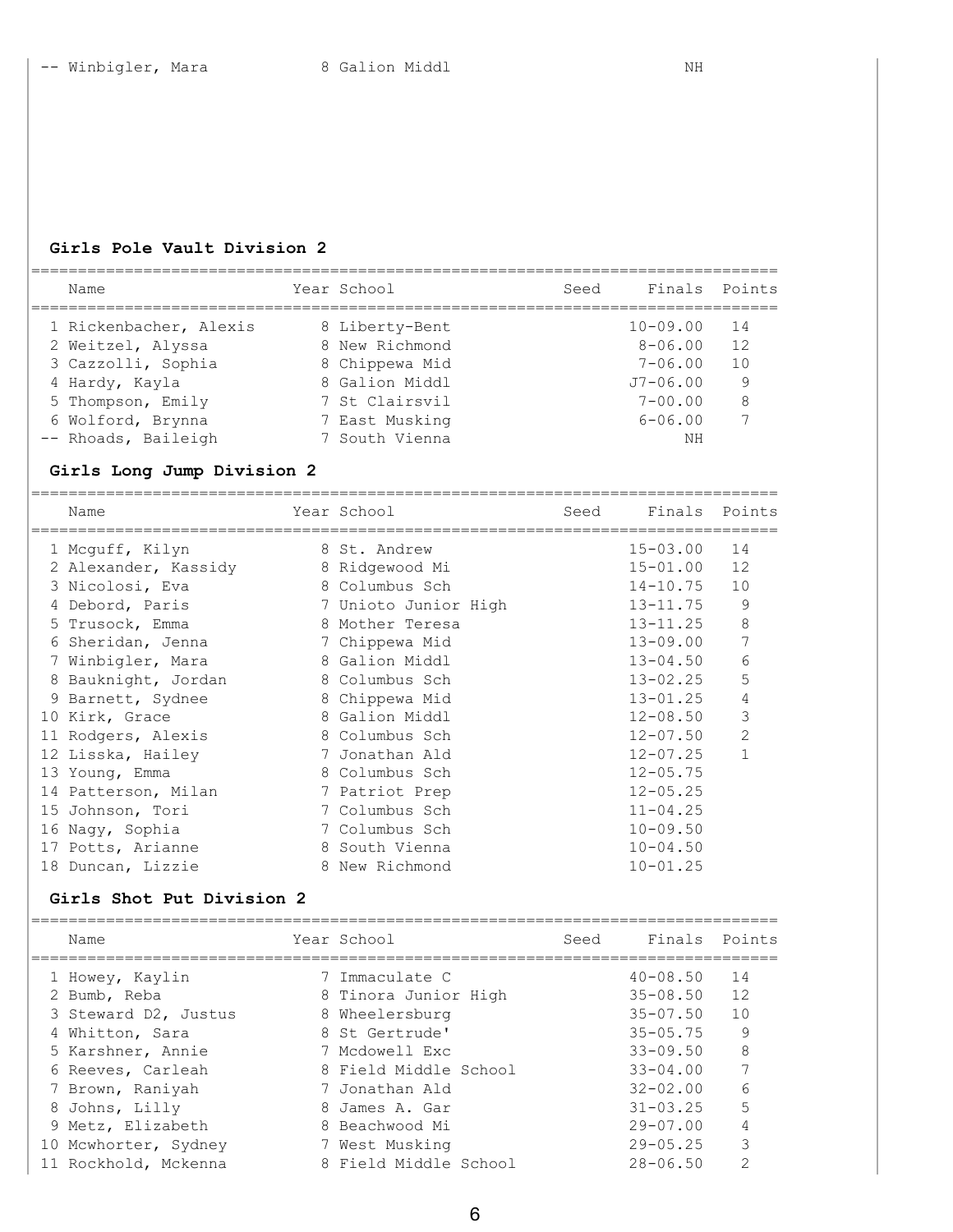#### **Girls Discus Throw Division 2**

| Name           | Year School    | Seed Finals Points |  |
|----------------|----------------|--------------------|--|
|                |                |                    |  |
| 1 Johns, Lilly | 8 James A. Gar | 94-02 14           |  |

#### **....Girls Discus Throw Division 2**

| 2 Edwards, Grace     | 8 James A. Gar        | $87 - 11$ | 12  |
|----------------------|-----------------------|-----------|-----|
| 3 Bumb, Reba         | 8 Tinora Junior High  | $85 - 09$ | 10  |
| 4 Rockhold, Mckenna  | 8 Field Middle School | $83 - 09$ | 9   |
| 5 Reeves, Carleah    | 8 Field Middle School | $83 - 08$ | - 8 |
| 6 Karshner, Annie    | 7 Mcdowell Exc        | $81 - 07$ | 7   |
| 7 Howey, Kaylin      | 7 Immaculate C        | $78 - 05$ | 6   |
| 8 Steward D2, Justus | 8 Wheelersburg        | $78 - 01$ | -5  |
| 9 Fryman, Kyla       | 8 Jonathan Ald        | $77 - 04$ | 4   |
| 10 Whitton, Sara     | 8 St Gertrude'        | $64 - 07$ | 3   |
| 11 Trusock, Lauren   | 6 Mother Teresa       | $60 - 03$ | 2   |

# **Boys 100 Meter Dash Division 2**

| Name                | Year School           | Seed | Prelims H#      |                |  |
|---------------------|-----------------------|------|-----------------|----------------|--|
| Preliminaries       |                       |      |                 |                |  |
| 1 Oliver, Dawson    | 8 Grace Christ        |      | $12.09q$ 2      |                |  |
| 2 Curtis, Darrick   | 8 Indian Lake         |      | $12.12q$ 3      |                |  |
| 3 Schafer, Paris    | 8 Goshen Middl        |      | $12.18q$ 3      |                |  |
| 4 Ellsworth, Wesley | 8 East Musking        |      | $12.29q$ 1      |                |  |
| 5 Bliss, Matt       | 8 Greenfield M        |      | 12.32q 2 12.315 |                |  |
| 6 Clark, Jacob      | 8 River View Jr. High |      | 12.32q 1 12.319 |                |  |
| 7 Pike, Aaron       | 8 New Richmond        |      | 12.34q 1        |                |  |
| 8 Costain, Tyler    | 8 Tuslaw Middl        |      | $12.49q$ 3      |                |  |
| 9 Darner, Cory      | 8 West Musking        |      | 12.65           | $\mathbf 1$    |  |
| 10 Long, Nick       | 8 Chippewa Mid        |      | 12.68           | 2              |  |
| 11 Kado, Maurice    | 8 Beachwood Mi        |      | 12.76           | 1              |  |
| 12 Edwards, James   | 8 St. Gertrude        |      | 12.84           | $\overline{2}$ |  |
| 13 Dorsey, Jacob    | 8 St. Gertrude        |      | 12.92           | 2              |  |
| 14 Martin, Aaron    | 8 St Louis Sch        |      | 13.34           | 1              |  |
| 15 Rodoski, Aaron   | 5 St. Pius X          |      | 13.87           | 3              |  |
| 16 Waqner, Michael  | 7 River View Jr. High |      | 14.04           | 3              |  |
| 17 Tran, Thomas     | 6 Mother Teres        |      | 14.81           |                |  |

## **Boys 100 Meter Dash Division 2**

| Name                | Year School           | Prelims | Finals Points |    |
|---------------------|-----------------------|---------|---------------|----|
| Finals              |                       |         |               |    |
| 1 Oliver, Dawson    | 8 Grace Christ        | 12.09   | 12.03         | 14 |
| 2 Curtis, Darrick   | 8 Indian Lake         | 12.12   | 12.23         | 12 |
| 3 Bliss, Matt       | 8 Greenfield M        | 12.32   | 12.24         | 10 |
| 4 Schafer, Paris    | 8 Goshen Middl        | 12.18   | 12.33         | 9  |
| 5 Pike, Aaron       | 8 New Richmond        | 12.34   | 12.34         | 8  |
| 6 Ellsworth, Wesley | 8 East Musking        | 12.29   | 12.43         | 7  |
| 7 Clark, Jacob      | 8 River View Jr. High | 12.32   | 12.44         | 6  |
| 8 Costain, Tyler    | 8 Tuslaw Middl        | 12.49   | 14.03         | 5  |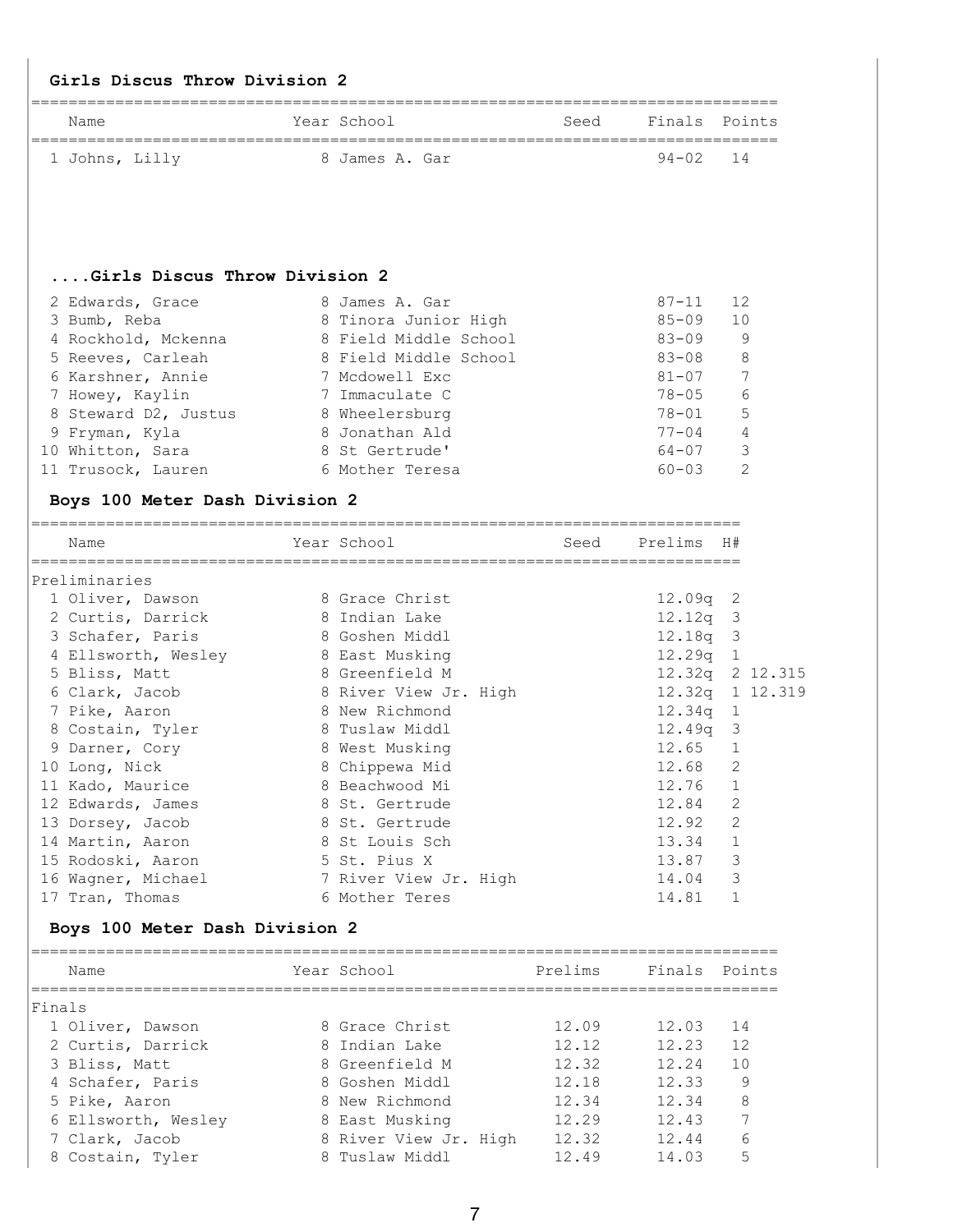## **Boys 200 Meter Dash Division 2**

| Name              | Year School    | Seed | Prelims H# |  |
|-------------------|----------------|------|------------|--|
| Preliminaries     |                |      |            |  |
| 1 Burrus, Cordell | 8 Stivers Scho |      | 24.31q 2   |  |

## **....Boys 200 Meter Dash Division 2**

| 8 Grace Christ        | $24.34q$ 1              |
|-----------------------|-------------------------|
| 8 Indian Lake         | 24.77q 2                |
| 8 North Colleg        | 24.92q<br>-2            |
| 8 Greenfield M        | 25.13q<br>-2            |
| 8 Tuslaw Middl        | -3<br>25.24q            |
| 8 New Richmond        | $25.32q$ 3              |
| 8 Goshen Middl        | $25.34q$ 3              |
| 8 East Musking        | 3<br>25.35              |
| 8 River View Jr. High | 1<br>25.49              |
| 8 St. Gertrude        | 1<br>25.87              |
| 8 Beachwood Mi        | 3<br>26.11              |
| 7 Garaway Midd        | 1<br>26.26              |
| 8 St Clairsvil        | 2<br>26.45              |
| 8 St. Gertrude        | 3<br>27.04              |
| St Andrew<br>8        | $\mathbf 1$<br>27.14    |
| 8 St Clairsvil        | 1<br>27.32              |
| 8 St Clairsvil        | 2<br>27.75              |
| 8 West Musking        | 3<br>27.79              |
| 5 St. Pius X          | $\overline{2}$<br>28.81 |
|                       |                         |

#### **Boys 200 Meter Dash Division 2**

| Name                 | Year School    | Prelims | Finals Points |    |
|----------------------|----------------|---------|---------------|----|
| Finals               |                |         |               |    |
| 1 Burrus, Cordell    | 8 Stivers Scho | 24.31   | 24.34         | 14 |
| 2 Oliver, Dawson     | 8 Grace Christ | 24.34   | 24.35         | 12 |
| 3 Wyatt Jr., Orlando | 8 North Colleg | 24.92   | 24.54         | 10 |
| 4 Costain, Tyler     | 8 Tuslaw Middl | 25.24   | 25.23         | 9  |
| 5 Schafer, Paris     | 8 Goshen Middl | 25.34   | 25.24         | 8  |
| 6 Curtis, Darrick    | 8 Indian Lake  | 24.77   | 25.37         |    |
| 7 Bliss, Matt        | 8 Greenfield M | 25.13   | 25.56         | 6  |
| 8 Pike, Aaron        | 8 New Richmond | 25.32   | 25.71         | 5  |

#### **Boys 400 Meter Dash Division 2**

| Name              | Year School          | Seed | Finals H# Points |                |          |
|-------------------|----------------------|------|------------------|----------------|----------|
| 1 Serrato, Ashton | 8 Otsego Junior High |      | 53.12            |                | 1 14     |
| 2 Burrus, Cordell | 8 Stivers Scho       |      | 54.24            |                | $1 \t12$ |
| 3 Manfroy, Nic    | 8 St. Gertrude       |      | 55.30            | 2              | 10       |
| 4 Andary, Tyler   | 8 Mother Teres       |      | 56.20            | $\overline{2}$ | -9       |
| 5 Feldkamp, Cody  | 8 New Richmond       |      | 56.33            |                | -8       |
| 6 Davis, Isaac    | 8 St Clairsvil       |      | 56.52            |                |          |
| 7 Torres, Liam    | 8 Beachwood Mi       |      | 57.35            |                | 6        |
| 8 Long, Nick      | 8 Chippewa Mid       |      | 57.58            |                | 5        |
|                   |                      |      |                  |                |          |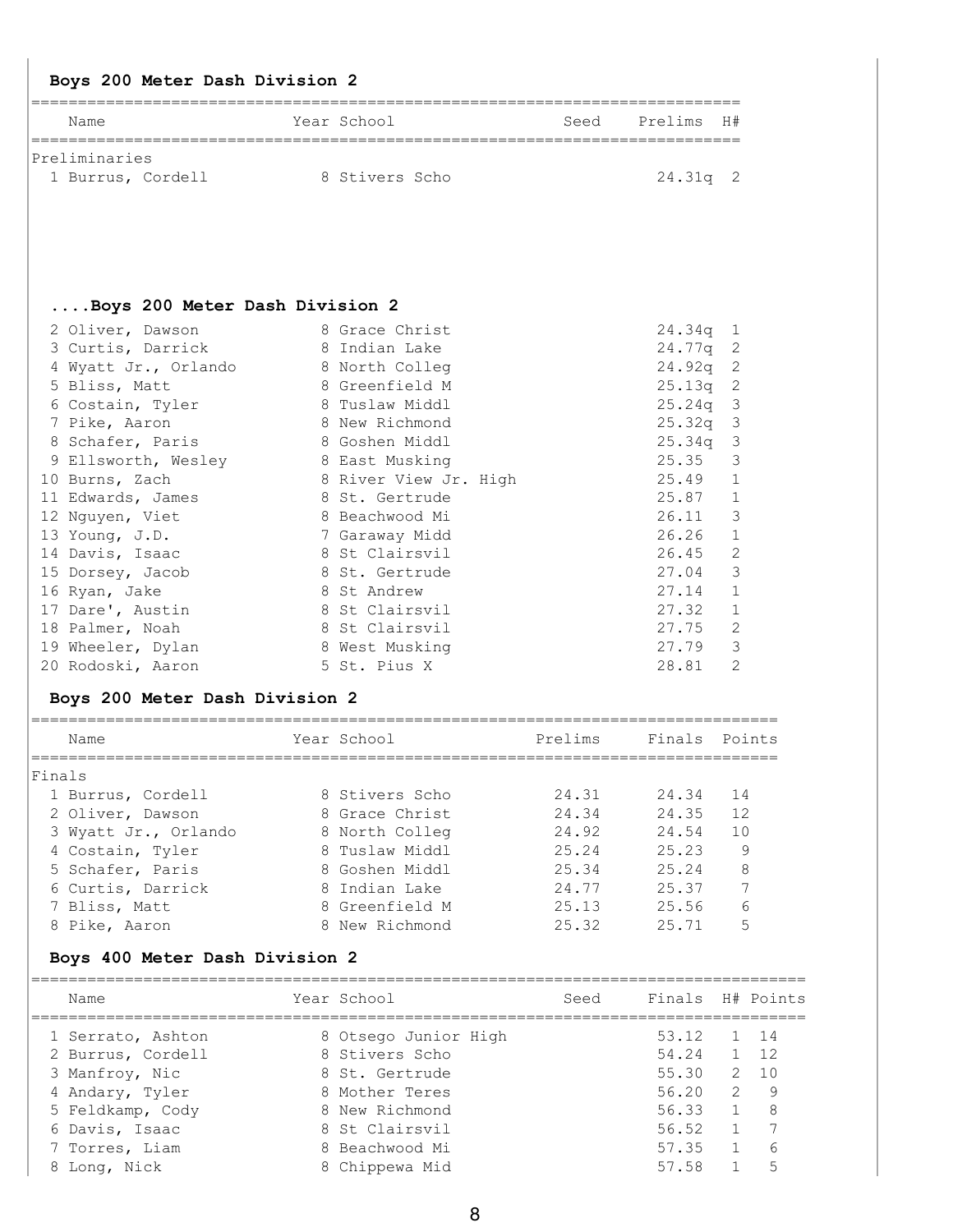| 9 Marshall, Joe     | 8 St. Gertrude | 58.29   |                          | 3 4            |
|---------------------|----------------|---------|--------------------------|----------------|
| 10 Nowinski, Dylan  | 8 St Andrew    | 59.18   | 1                        | $\mathbf{3}$   |
| 11 Murrey, Drew     | 8 West Musking | 59.38   | 3                        | $\overline{2}$ |
| 12 Stockwell, Dylan | 8 South Vienna | 59.94   | 2                        | $\overline{1}$ |
| 13 Head, Jacob      | 8 Innes Commun | 1:01.17 | $\overline{2}$           |                |
| 14 Rodoski, Aaron   | 5 St. Pius X   | 1:01.65 | $\overline{2}$           |                |
| 15 Wheeler, Dylan   | 8 West Musking | 1:02.01 | $\overline{2}$           |                |
| 16 Lemay, Sam       | 8 St. Pius X   | 1:04.84 | $\overline{\phantom{a}}$ |                |

# **Boys 800 Meter Run Division 2**

| Name                 | Year School           | Seed | Finals Points |                |
|----------------------|-----------------------|------|---------------|----------------|
| 1 Stevenson, Spencer | 8 Bexley Middl        |      | 2:13.05       | 14             |
| 2 Deroussel, Alex    | 7 Royalmont Academy   |      | 2:15.70       | 12             |
| 3 Farley, Jacob      | 8 South Amhers        |      | 2:17.21       | 10             |
| 4 Serrato, Ashton    | 8 Otsego Junior High  |      | 2:18.16       | 9              |
| 5 Vogel, Zachary     | 8 Valley View         |      | 2:19.56       | 8              |
| 6 Philabaum, Brady   | 8 River View Jr. High |      | 2:20.72       | 7              |
| 7 Nowinski, Charlie  | 8 St Andrew           |      | 2:21.54       | 6              |
| 8 Monroe, Jackson    | 7 Waverly             |      | 2:21.96       | 5              |
| 9 Cross, Brice       | 8 River View Jr. High |      | 2:22.49       |                |
| 10 Kubatko, Cris     | 7 St Andrew           |      | 2:26.93       | 3              |
| 11 Bala, Mason       | 8 Wickliffe Mi        |      | 2:30.54       | $\overline{2}$ |
| 12 Ford, Will        | 8 Indian Hill         |      | 2:31.16       |                |
| 13 Lentz, Aj         | 6 St Matthew -        |      | 2:35.30       |                |
| 14 Smith, Adam       | 8 St. Gertrude        |      | 2:39.13       |                |
| 15 Ogden, Nathan     | St. Pius X            |      | 2:44.13       |                |
|                      |                       |      |               |                |

### **Boys 1600 Meter Run Division 2**

| Name                    |   | Year School           | Seed | Finals Points |              |
|-------------------------|---|-----------------------|------|---------------|--------------|
| 1 Agnew, Kevin          |   | 8 Carroll             |      | 4:49.30       | 14           |
| 2 Amato, Colin          | 8 | Waynesville           |      | 4:56.34       | 12           |
| 3 Bala, Mason           |   | 8 Wickliffe Mi        |      | 4:56.61       | 10           |
| 4 Spinner, Josh         |   | 8 Mechanicsbur        |      | 5:03.40       | 9            |
| 5 Farley, Jacob         |   | 8 South Amhers        |      | 5:03.55       | 8            |
| 6 Vogel, Zachary        |   | 8 Valley View         |      | 5:03.95       | 7            |
| 7 Kubatko, Cris         |   | 7 St Andrew           |      | 5:05.83       | 6            |
| 8 Vonderhaar, Johnathan |   | 8 St. Gertrude        |      | 5:07.68       | 5            |
| 9 Goodrich, Will        |   | 7 St. Gertrude        |      | 5:08.31       | 4            |
| 10 Agnew, Jack          |   | 6 Carroll             |      | 5:08.96       | 3            |
| 11 Beeler, Samuel       |   | 7 Mariemont Ju        |      | 5:14.24       | 2            |
| 12 Stamper, Nathaniel   |   | 8 River View Jr. High |      | 5:15.72       | $\mathbf{1}$ |
| 13 Monroe, Jackson      |   | 7 Waverly             |      | 5:16.84       |              |
| 14 Viront, Joe          |   | 8 Tuslaw Middl        |      | 5:17.09       |              |
| 15 Martin, Aiden        |   | 8 Buckeye Junior High |      | 5:23.34       |              |
| 16 Buck, Henry          |   | 7 Mariemont Ju        |      | 5:24.63       |              |
| 17 Ford, Will           |   | 8 Indian Hill         |      | 5:28.73       |              |
| 18 Harvey, Kaden        |   | 8 Waynesville         |      | 5:30.54       |              |
| 19 Otto, Ryan           |   | 7 Napoleon Mid        |      | 5:31.39       |              |
| 20 Januzzi, Anthony     |   | 5 Firelands El        |      | 5:54.18       |              |

#### **Boys 3200 Meter Run Division 2**

================================================================================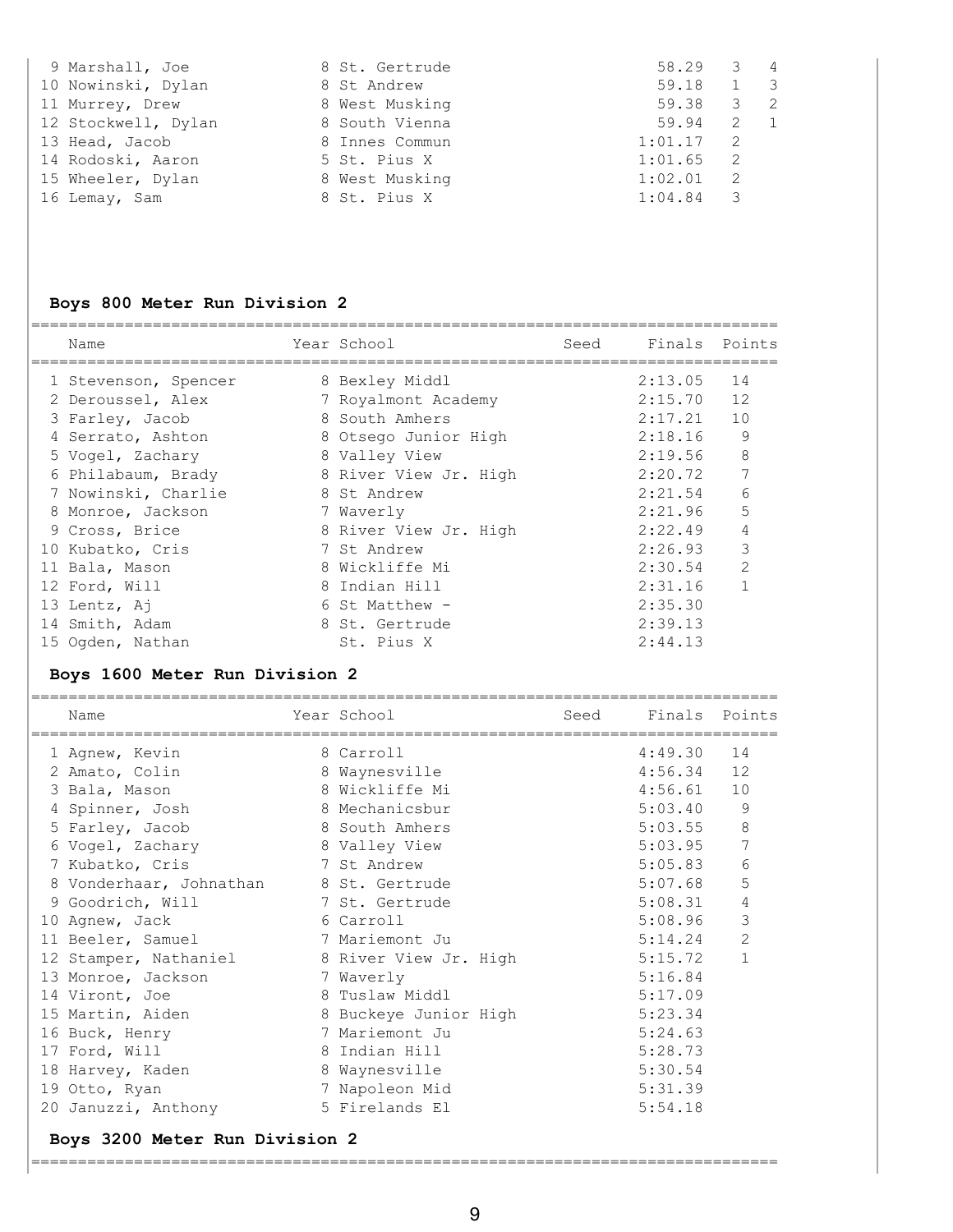| Name                 | Year School           | Seed | Finals Points |    |
|----------------------|-----------------------|------|---------------|----|
| 1 Agnew, Kevin       | 8 Carroll             |      | 10:39.80      | 14 |
| 2 Lutz, Jack         | 8 Heath Middle School |      | 11:17.01      | 12 |
| 3 Agnew, Jack        | 6 Carroll             |      | 11:22.99      | 10 |
| 4 Stamper, Nathaniel | 8 River View Jr. High |      | 11:35.75      | 9  |
| 5 Williamson, Andrew | 8 Heath Middle School |      | 11:43.52      | 8  |
| 6 Jenkins, Brady     | 8 New Richmond        |      | 11:44.42      | 7  |
| 7 Harmeyer, Will     | 8 Mother Teres        |      | 11:45.66      | 6  |
|                      |                       |      |               |    |

#### **....Boys 3200 Meter Run Division 2**

| 8 Cross, Brayden      | 8 River View Jr. High | 11:58.47 | - 5                     |
|-----------------------|-----------------------|----------|-------------------------|
| 9 Takhar, Paul        | 8 Brookville M        | 12:00.37 | $\overline{4}$          |
| 10 Lacrosse, Ryan     | 8 Mother Teres        | 12:15.29 | $\overline{\mathbf{3}}$ |
| 11 Monroe, Jackson    | 7 Waverly             | 12:26.65 | $\overline{c}$          |
| 12 Otto, Ryan         | 7 Napoleon Mid        | 12:33.01 | -1                      |
| 13 Parsley, Hunter    | 8 Galion Middl        | 12:54.89 |                         |
| 14 Wegesin, Sam       | 7 Galion Middl        | 12:56.92 |                         |
| 15 Slone, Zach        | 8 Galion Middl        | 13:08.25 |                         |
| 16 Willacker, Grayson | 8 Galion Middl        | 13:48.61 |                         |
| 17 Hiernaux, Richie   | 7 Mother Teres        | 14:41.06 |                         |
|                       |                       |          |                         |

### **Boys 110 Meter Hurdles Division 2**

| Name                 | Year School    | Seed | Prelims         | H#             |
|----------------------|----------------|------|-----------------|----------------|
| Preliminaries        |                |      |                 |                |
| 1 Whaley, Marcus     | 8 Westfall Mid |      | $17.70q$ 2      |                |
| 2 Crawford, Donald   | 8 South Amhers |      | $17.76q$ 1      |                |
| 3 Derksen, Peter     | 8 Buckeye Loca |      | $17.97q$ 2      |                |
| 4 Blank, Carson      | 8 St Andrew    |      | $18.05q$ 1      |                |
| 5 Head, Jacob        | 8 Innes Commun |      | $18.05q$ 1      |                |
| 6 Holmes, Jasir      | 8 Beachwood Mi |      | $18.64q$ 2      |                |
| 7 Mcphillips, Jack   | 8 Beachwood Mi |      | 18.71g          | $\overline{2}$ |
| 8 Pazaropoulos, Luke | 7 St. Pius X   |      | 19.30q          | - 1            |
| 9 Norman, Owen       | 8 West Musking |      | $20.62 \quad 1$ |                |
|                      |                |      |                 |                |

#### **Boys 110 Meter Hurdles Division 2**

| Name                              | Year School    | Prelims | Finals Points |                      |
|-----------------------------------|----------------|---------|---------------|----------------------|
| Finals                            |                |         |               |                      |
| 1 Whaley, Marcus                  | 8 Westfall Mid | 17.70   | 17.13         | 14                   |
| 2 Crawford, Donald                | 8 South Amhers | 17.76   | 17.33         | 12                   |
| 3 Derksen, Peter                  | 8 Buckeye Loca | 17.97   | 17.35         | 10                   |
| 4 Holmes, Jasir                   | 8 Beachwood Mi | 18.64   | 17.90         | 9                    |
| 5 Blank, Carson                   | 8 St Andrew    | 18.05   | 17.99         | 8                    |
| 6 Head, Jacob                     | 8 Innes Commun | 18.05   | 18.14         |                      |
| 7 Mcphillips, Jack                | 8 Beachwood Mi | 18.71   | 18.92         | 6                    |
| 8 Pazaropoulos, Luke              | 7 St. Pius X   | 19.30   | 19.48         | 5                    |
| Boys 200 Meter Hurdles Division 2 |                |         |               |                      |
| Name                              | Year School    | Seed    |               | Finals H# Points     |
| 1 Franks, Dustin                  | 8 Indian Lake  |         | 27.57         | $\overline{1}$<br>14 |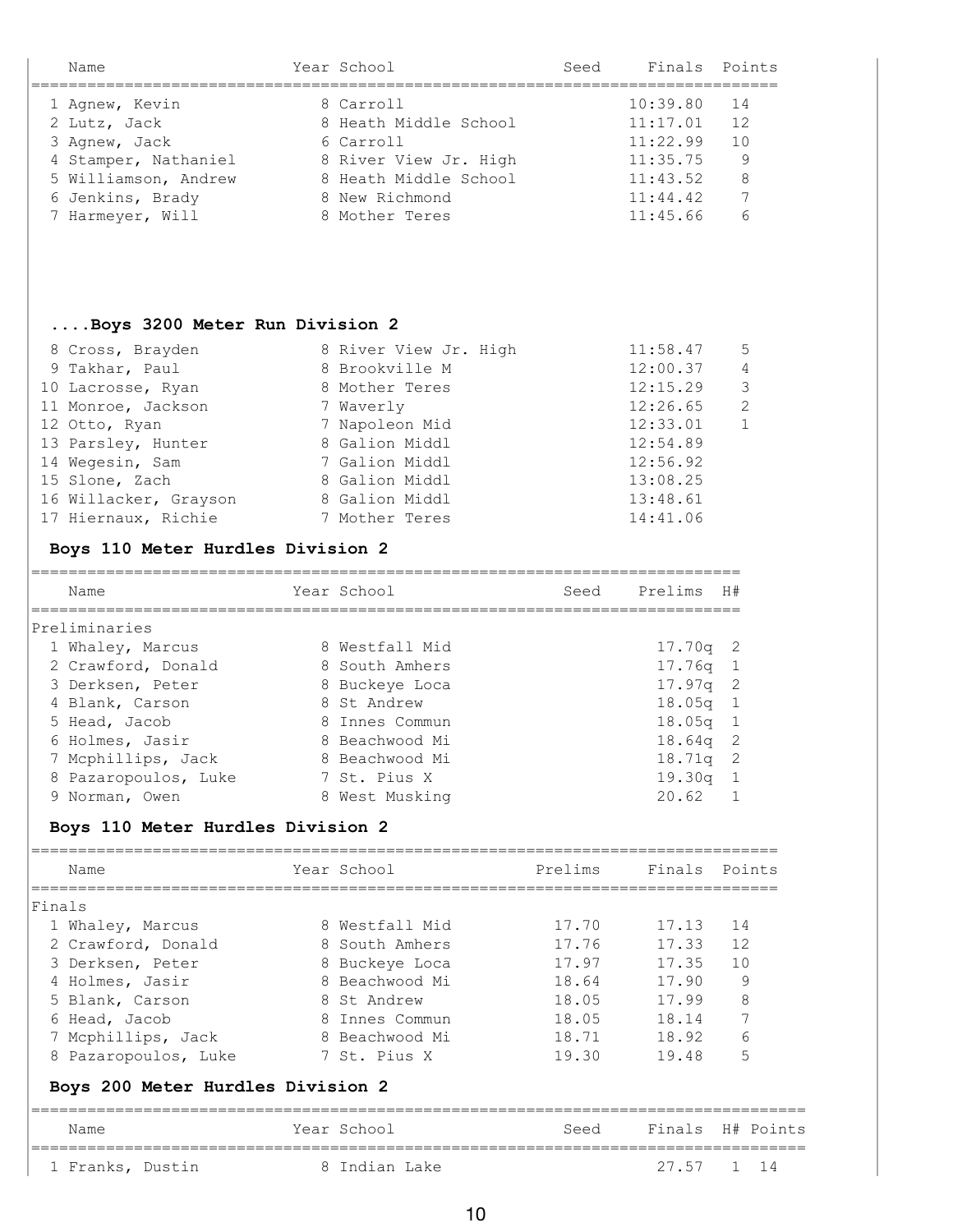| 2 Philabaum, Austin   | 8 River View Jr. High | 28.50 |                | 2 12 |
|-----------------------|-----------------------|-------|----------------|------|
| 3 Crawford, Donald    | 8 South Amhers        | 28.69 | 1              | 10   |
| 4 Whaley, Marcus      | 8 Westfall Mid        | 28.98 | $\mathbf{1}$   | -9   |
| 5 Derksen, Peter      | 8 Buckeye Loca        | 29.34 | 2              | -8   |
| 6 Blank, Carson       | 8 St Andrew           | 29.64 |                |      |
| 7 Holmes, Jasir       | 8 Beachwood Mi        | 30.06 | $\overline{2}$ | 6    |
| 8 Mcphillips, Jack    | 8 Beachwood Mi        | 30.56 |                | -5   |
| 9 Norman, Owen        | 8 West Musking        | 32.93 | $\mathbf{1}$   | 4    |
| 10 Pazaropoulos, Luke | 7 St. Pius X          | 33.32 |                |      |

# **Boys 4x100 Meter Relay Division 2**

| School                           |    | Seed                     | Finals Points |    |
|----------------------------------|----|--------------------------|---------------|----|
| 1 River View Jr. High            |    |                          | 47.35         | 14 |
| 1) Clark, Jacob 8                |    | 2) Bice, Javen 8         |               |    |
| 3) Burns, Zach 8                 |    | 4) Roberts, J.T. 8       |               |    |
| 2 Garaway Middle School          |    |                          | 48.63         | 12 |
| 1) Miller, Ethan 8               |    | 2) Young, J.D. 7         |               |    |
| 3) Mitchell, Peter 8             |    | 4) Yoder, Braden 8       |               |    |
| 3 Edwin Joel Brown Elementary Sc |    |                          | 49.38         | 10 |
| 1) Douglas, Marquan 8            |    | 2) Ward, Vahsa'an 8      |               |    |
| 3) Ndizeye, Anatoli 8            |    | 4) Ross, Skylier 8       |               |    |
| 4 Galion Middle School Boys      |    |                          | 49.55         | 9  |
| 1) Sparks, Andy 7                |    | 2) Strickler, Jonathan 7 |               |    |
| 3) Borders, Jordan 7             | 4) | Donaldson, Hanif 7       |               |    |
| 5 Beachwood Middle School        |    |                          | 49.74         | 8  |
| 1) Nguyen, Viet 8                |    | 2) Kaw, Achintya 8       |               |    |
| 3) Kado, Maurice 8               | 4) | Perryman, Gregory 7      |               |    |
| 6 St Clairsville Middle School   |    |                          | 50.39         | 7  |
| 1) Palmer, Noah 8                |    | 2) Dare', Austin 8       |               |    |
| 3) Springer, Jaiden 8            | 4) | Jordan, Jacob 7          |               |    |

# **Boys 4x200 Meter Relay Division 2**

| School                           | Seed                  | Finals H# Points |               |      |
|----------------------------------|-----------------------|------------------|---------------|------|
| 1 River View Jr. High            |                       | $1:38.25$ 1 14   |               |      |
| 1) Bice, Javen 8                 | 2) Roberts, J.T. 8    |                  |               |      |
| 3) Burns, Zach 8                 | 4) Clark, Jacob 8     |                  |               |      |
| 2 Garaway Middle School          |                       | $1:41.77$ 1 12   |               |      |
| 1) Miller, Ethan 8               | 2) Mitchell, Peter 8  |                  |               |      |
| 3) Young, J.D. 7                 | 4) Yoder, Braden 8    |                  |               |      |
| 3 Edwin Joel Brown Elementary Sc |                       | 1:43.42          |               | 2 10 |
| 1) Ndizeye, Anatoli 8            | 2) Ross, Skylier 8    |                  |               |      |
| 3) Douglas, Marquan 8            | 4) Ward, Vahsa'an 8   |                  |               |      |
| 4 St Clairsville Middle School   |                       | 1:45.21          | $\mathcal{P}$ | 9    |
| 1) Dare', Austin 8               | 2) Springer, Jaiden 8 |                  |               |      |
| 3) Jordan, Jacob 7               | 4) Palmer, Noah 8     |                  |               |      |
| 5 Beachwood Middle School        |                       | 1:45.26          |               | 8    |
| 1) Perryman, Gregory 7           | 2) Nguyen, Viet 8     |                  |               |      |
| 3) Kado, Maurice 8               | 4) Torres, Liam 8     |                  |               |      |
| 6 Galion Middle School Boys      |                       | $1:45.71$ 1      |               |      |
| 1) Sparks, Andy 7                | 2) Borders, Jordan 7  |                  |               |      |
| 3) Strickler, Jonathan 7         | 4) Donaldson, Hanif 7 |                  |               |      |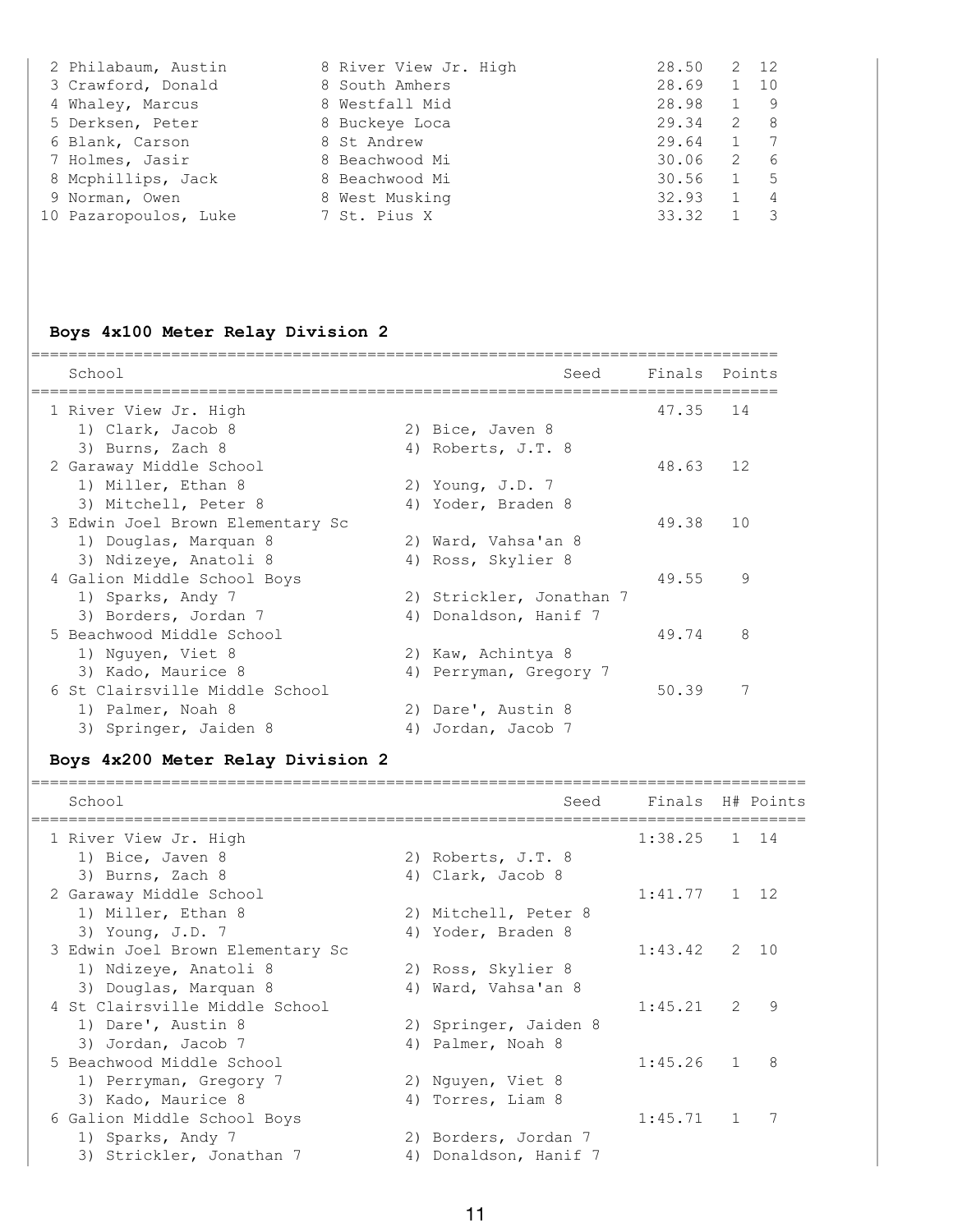| $1:50.15$ 2 6<br>7 Mother Teresa - Cincinnati |                |  |
|-----------------------------------------------|----------------|--|
| 2) Davis, Zachary 8<br>1) Andary, Tyler 8     |                |  |
| 3) Tran, Thomas 6<br>4) Andary, Taylor 8      |                |  |
| -- East Muskingum Middle School<br>DO         | $\overline{2}$ |  |
| 1) Ellsworth, Wesley 8<br>2) Moore, Topper 8  |                |  |
| 3) Lopez, Gavin 8<br>4) Morgan, Brad 7        |                |  |
| -- St. Gertrude<br>DO                         | $\overline{2}$ |  |
| 1) Edwards, James 8<br>2) Manfroy, Nic 8      |                |  |
| 4) Piorkowski, James 8<br>3) Dorsey, Jacob 8  |                |  |

# **Boys 4x400 Meter Relay Division 2**

| 1 Garaway Middle School<br>3:49.73<br>2<br>1) Miller, Jaydon 8<br>2) Mitchell, Peter 8<br>3) Yoder, Braden 8<br>4) Miller, Ethan 8<br>2 Edwin Joel Brown Elementary Sc<br>3:53.58<br>2<br>1) Ndizeye, Anatoli 8<br>2) Ross, Skylier 8<br>3) Douglas, Marquan 8<br>4) Ward, Vahsa'an 8<br>3 St. Gertrude<br>3:53.91<br>$\mathbf 1$<br>1) Willis, Kylan 7<br>2) Marshall, Joe 8<br>3) Manfroy, Nic 8<br>4) Vonderhaar, Johnathan 8<br>4 River View Jr. High<br>3:56.19<br>$\mathbf{1}$<br>1) Bice, Javen 8<br>2) Roberts, J.T. 8<br>3) Philabaum, Austin 8<br>4) Philabaum, Brady 8<br>5 Waynesville Middle School<br>3:59.04<br>2<br>1) Morgan, Levi 8<br>2) Walton, Cole 8<br>3) Amato, Colin 8<br>4) Dietz, Brayden 8<br>$\overline{2}$<br>6 Mother Teresa - Cincinnati<br>3:59.80<br>1) Andary, Tyler 8<br>2) Davis, Zachary 8<br>3) Andary, Taylor 8<br>4) Mountel, John 8<br>7 Beachwood Middle School<br>4:01.24<br>2<br>1) Perryman, Gregory 7<br>2) Torres, Liam 8<br>3) Mcphillips, Jack 8<br>4) Kaw, Achintya 8<br>8 Greenfield Middle School<br>4:06.95<br>$\mathbf{1}$<br>1) Bliss, Matt 8<br>2) Bliss, Paul 8<br>3) Closson, Camden 8<br>4) Snyder, Alex 8<br>9 St Andrew<br>4:14.17<br>2<br>1) Nowinski, Charlie 8<br>2) Ryan, Jake 8<br>3) Kubatko, Cris 7<br>4) Nowinski, Dylan 8<br>10 Galion Middle School Boys<br>4:17.51<br>$\mathbf{1}$<br>1) Amick, Christopher 8<br>2) Sparks, Andy 7<br>3) Strickler, Jonathan 7<br>4) Borders, Jordan 7<br>11 Royalmont Academy<br>4:17.61<br>2<br>1) Deroussel, Alex 7<br>2) Brink, Dominic 7<br>4) Klimo, Colin 7<br>3) Regala, Noah 7<br>12 New Richmond<br>4:23.88<br>$\mathbf 1$<br>1) Feldkamp, Cody 8<br>2) Crawford, Jacob 8<br>3) Jenkins, Brady 8<br>4) Skaggs, Avery 8 | School                            | Seed | Finals | H# Points    |
|-------------------------------------------------------------------------------------------------------------------------------------------------------------------------------------------------------------------------------------------------------------------------------------------------------------------------------------------------------------------------------------------------------------------------------------------------------------------------------------------------------------------------------------------------------------------------------------------------------------------------------------------------------------------------------------------------------------------------------------------------------------------------------------------------------------------------------------------------------------------------------------------------------------------------------------------------------------------------------------------------------------------------------------------------------------------------------------------------------------------------------------------------------------------------------------------------------------------------------------------------------------------------------------------------------------------------------------------------------------------------------------------------------------------------------------------------------------------------------------------------------------------------------------------------------------------------------------------------------------------------------------------------------------------------------------------------------------------------------------------|-----------------------------------|------|--------|--------------|
|                                                                                                                                                                                                                                                                                                                                                                                                                                                                                                                                                                                                                                                                                                                                                                                                                                                                                                                                                                                                                                                                                                                                                                                                                                                                                                                                                                                                                                                                                                                                                                                                                                                                                                                                           |                                   |      |        | 14           |
|                                                                                                                                                                                                                                                                                                                                                                                                                                                                                                                                                                                                                                                                                                                                                                                                                                                                                                                                                                                                                                                                                                                                                                                                                                                                                                                                                                                                                                                                                                                                                                                                                                                                                                                                           |                                   |      |        |              |
|                                                                                                                                                                                                                                                                                                                                                                                                                                                                                                                                                                                                                                                                                                                                                                                                                                                                                                                                                                                                                                                                                                                                                                                                                                                                                                                                                                                                                                                                                                                                                                                                                                                                                                                                           |                                   |      |        |              |
|                                                                                                                                                                                                                                                                                                                                                                                                                                                                                                                                                                                                                                                                                                                                                                                                                                                                                                                                                                                                                                                                                                                                                                                                                                                                                                                                                                                                                                                                                                                                                                                                                                                                                                                                           |                                   |      |        | 12           |
|                                                                                                                                                                                                                                                                                                                                                                                                                                                                                                                                                                                                                                                                                                                                                                                                                                                                                                                                                                                                                                                                                                                                                                                                                                                                                                                                                                                                                                                                                                                                                                                                                                                                                                                                           |                                   |      |        |              |
|                                                                                                                                                                                                                                                                                                                                                                                                                                                                                                                                                                                                                                                                                                                                                                                                                                                                                                                                                                                                                                                                                                                                                                                                                                                                                                                                                                                                                                                                                                                                                                                                                                                                                                                                           |                                   |      |        |              |
|                                                                                                                                                                                                                                                                                                                                                                                                                                                                                                                                                                                                                                                                                                                                                                                                                                                                                                                                                                                                                                                                                                                                                                                                                                                                                                                                                                                                                                                                                                                                                                                                                                                                                                                                           |                                   |      |        | 10           |
|                                                                                                                                                                                                                                                                                                                                                                                                                                                                                                                                                                                                                                                                                                                                                                                                                                                                                                                                                                                                                                                                                                                                                                                                                                                                                                                                                                                                                                                                                                                                                                                                                                                                                                                                           |                                   |      |        |              |
|                                                                                                                                                                                                                                                                                                                                                                                                                                                                                                                                                                                                                                                                                                                                                                                                                                                                                                                                                                                                                                                                                                                                                                                                                                                                                                                                                                                                                                                                                                                                                                                                                                                                                                                                           |                                   |      |        |              |
|                                                                                                                                                                                                                                                                                                                                                                                                                                                                                                                                                                                                                                                                                                                                                                                                                                                                                                                                                                                                                                                                                                                                                                                                                                                                                                                                                                                                                                                                                                                                                                                                                                                                                                                                           |                                   |      |        | 9            |
|                                                                                                                                                                                                                                                                                                                                                                                                                                                                                                                                                                                                                                                                                                                                                                                                                                                                                                                                                                                                                                                                                                                                                                                                                                                                                                                                                                                                                                                                                                                                                                                                                                                                                                                                           |                                   |      |        |              |
|                                                                                                                                                                                                                                                                                                                                                                                                                                                                                                                                                                                                                                                                                                                                                                                                                                                                                                                                                                                                                                                                                                                                                                                                                                                                                                                                                                                                                                                                                                                                                                                                                                                                                                                                           |                                   |      |        |              |
|                                                                                                                                                                                                                                                                                                                                                                                                                                                                                                                                                                                                                                                                                                                                                                                                                                                                                                                                                                                                                                                                                                                                                                                                                                                                                                                                                                                                                                                                                                                                                                                                                                                                                                                                           |                                   |      |        | 8            |
|                                                                                                                                                                                                                                                                                                                                                                                                                                                                                                                                                                                                                                                                                                                                                                                                                                                                                                                                                                                                                                                                                                                                                                                                                                                                                                                                                                                                                                                                                                                                                                                                                                                                                                                                           |                                   |      |        |              |
|                                                                                                                                                                                                                                                                                                                                                                                                                                                                                                                                                                                                                                                                                                                                                                                                                                                                                                                                                                                                                                                                                                                                                                                                                                                                                                                                                                                                                                                                                                                                                                                                                                                                                                                                           |                                   |      |        |              |
|                                                                                                                                                                                                                                                                                                                                                                                                                                                                                                                                                                                                                                                                                                                                                                                                                                                                                                                                                                                                                                                                                                                                                                                                                                                                                                                                                                                                                                                                                                                                                                                                                                                                                                                                           |                                   |      |        | 7            |
|                                                                                                                                                                                                                                                                                                                                                                                                                                                                                                                                                                                                                                                                                                                                                                                                                                                                                                                                                                                                                                                                                                                                                                                                                                                                                                                                                                                                                                                                                                                                                                                                                                                                                                                                           |                                   |      |        |              |
|                                                                                                                                                                                                                                                                                                                                                                                                                                                                                                                                                                                                                                                                                                                                                                                                                                                                                                                                                                                                                                                                                                                                                                                                                                                                                                                                                                                                                                                                                                                                                                                                                                                                                                                                           |                                   |      |        |              |
|                                                                                                                                                                                                                                                                                                                                                                                                                                                                                                                                                                                                                                                                                                                                                                                                                                                                                                                                                                                                                                                                                                                                                                                                                                                                                                                                                                                                                                                                                                                                                                                                                                                                                                                                           |                                   |      |        | 6            |
|                                                                                                                                                                                                                                                                                                                                                                                                                                                                                                                                                                                                                                                                                                                                                                                                                                                                                                                                                                                                                                                                                                                                                                                                                                                                                                                                                                                                                                                                                                                                                                                                                                                                                                                                           |                                   |      |        |              |
|                                                                                                                                                                                                                                                                                                                                                                                                                                                                                                                                                                                                                                                                                                                                                                                                                                                                                                                                                                                                                                                                                                                                                                                                                                                                                                                                                                                                                                                                                                                                                                                                                                                                                                                                           |                                   |      |        |              |
|                                                                                                                                                                                                                                                                                                                                                                                                                                                                                                                                                                                                                                                                                                                                                                                                                                                                                                                                                                                                                                                                                                                                                                                                                                                                                                                                                                                                                                                                                                                                                                                                                                                                                                                                           |                                   |      |        | 5            |
|                                                                                                                                                                                                                                                                                                                                                                                                                                                                                                                                                                                                                                                                                                                                                                                                                                                                                                                                                                                                                                                                                                                                                                                                                                                                                                                                                                                                                                                                                                                                                                                                                                                                                                                                           |                                   |      |        |              |
|                                                                                                                                                                                                                                                                                                                                                                                                                                                                                                                                                                                                                                                                                                                                                                                                                                                                                                                                                                                                                                                                                                                                                                                                                                                                                                                                                                                                                                                                                                                                                                                                                                                                                                                                           |                                   |      |        |              |
|                                                                                                                                                                                                                                                                                                                                                                                                                                                                                                                                                                                                                                                                                                                                                                                                                                                                                                                                                                                                                                                                                                                                                                                                                                                                                                                                                                                                                                                                                                                                                                                                                                                                                                                                           |                                   |      |        | 4            |
|                                                                                                                                                                                                                                                                                                                                                                                                                                                                                                                                                                                                                                                                                                                                                                                                                                                                                                                                                                                                                                                                                                                                                                                                                                                                                                                                                                                                                                                                                                                                                                                                                                                                                                                                           |                                   |      |        |              |
|                                                                                                                                                                                                                                                                                                                                                                                                                                                                                                                                                                                                                                                                                                                                                                                                                                                                                                                                                                                                                                                                                                                                                                                                                                                                                                                                                                                                                                                                                                                                                                                                                                                                                                                                           |                                   |      |        |              |
|                                                                                                                                                                                                                                                                                                                                                                                                                                                                                                                                                                                                                                                                                                                                                                                                                                                                                                                                                                                                                                                                                                                                                                                                                                                                                                                                                                                                                                                                                                                                                                                                                                                                                                                                           |                                   |      |        | 3            |
|                                                                                                                                                                                                                                                                                                                                                                                                                                                                                                                                                                                                                                                                                                                                                                                                                                                                                                                                                                                                                                                                                                                                                                                                                                                                                                                                                                                                                                                                                                                                                                                                                                                                                                                                           |                                   |      |        |              |
|                                                                                                                                                                                                                                                                                                                                                                                                                                                                                                                                                                                                                                                                                                                                                                                                                                                                                                                                                                                                                                                                                                                                                                                                                                                                                                                                                                                                                                                                                                                                                                                                                                                                                                                                           |                                   |      |        |              |
|                                                                                                                                                                                                                                                                                                                                                                                                                                                                                                                                                                                                                                                                                                                                                                                                                                                                                                                                                                                                                                                                                                                                                                                                                                                                                                                                                                                                                                                                                                                                                                                                                                                                                                                                           |                                   |      |        | 2            |
|                                                                                                                                                                                                                                                                                                                                                                                                                                                                                                                                                                                                                                                                                                                                                                                                                                                                                                                                                                                                                                                                                                                                                                                                                                                                                                                                                                                                                                                                                                                                                                                                                                                                                                                                           |                                   |      |        |              |
|                                                                                                                                                                                                                                                                                                                                                                                                                                                                                                                                                                                                                                                                                                                                                                                                                                                                                                                                                                                                                                                                                                                                                                                                                                                                                                                                                                                                                                                                                                                                                                                                                                                                                                                                           |                                   |      |        |              |
|                                                                                                                                                                                                                                                                                                                                                                                                                                                                                                                                                                                                                                                                                                                                                                                                                                                                                                                                                                                                                                                                                                                                                                                                                                                                                                                                                                                                                                                                                                                                                                                                                                                                                                                                           |                                   |      |        | $\mathbf{1}$ |
|                                                                                                                                                                                                                                                                                                                                                                                                                                                                                                                                                                                                                                                                                                                                                                                                                                                                                                                                                                                                                                                                                                                                                                                                                                                                                                                                                                                                                                                                                                                                                                                                                                                                                                                                           |                                   |      |        |              |
|                                                                                                                                                                                                                                                                                                                                                                                                                                                                                                                                                                                                                                                                                                                                                                                                                                                                                                                                                                                                                                                                                                                                                                                                                                                                                                                                                                                                                                                                                                                                                                                                                                                                                                                                           |                                   |      |        |              |
|                                                                                                                                                                                                                                                                                                                                                                                                                                                                                                                                                                                                                                                                                                                                                                                                                                                                                                                                                                                                                                                                                                                                                                                                                                                                                                                                                                                                                                                                                                                                                                                                                                                                                                                                           | Boys 4x800 Meter Relay Division 2 |      |        |              |

School School School Seed Finals Points ================================================================================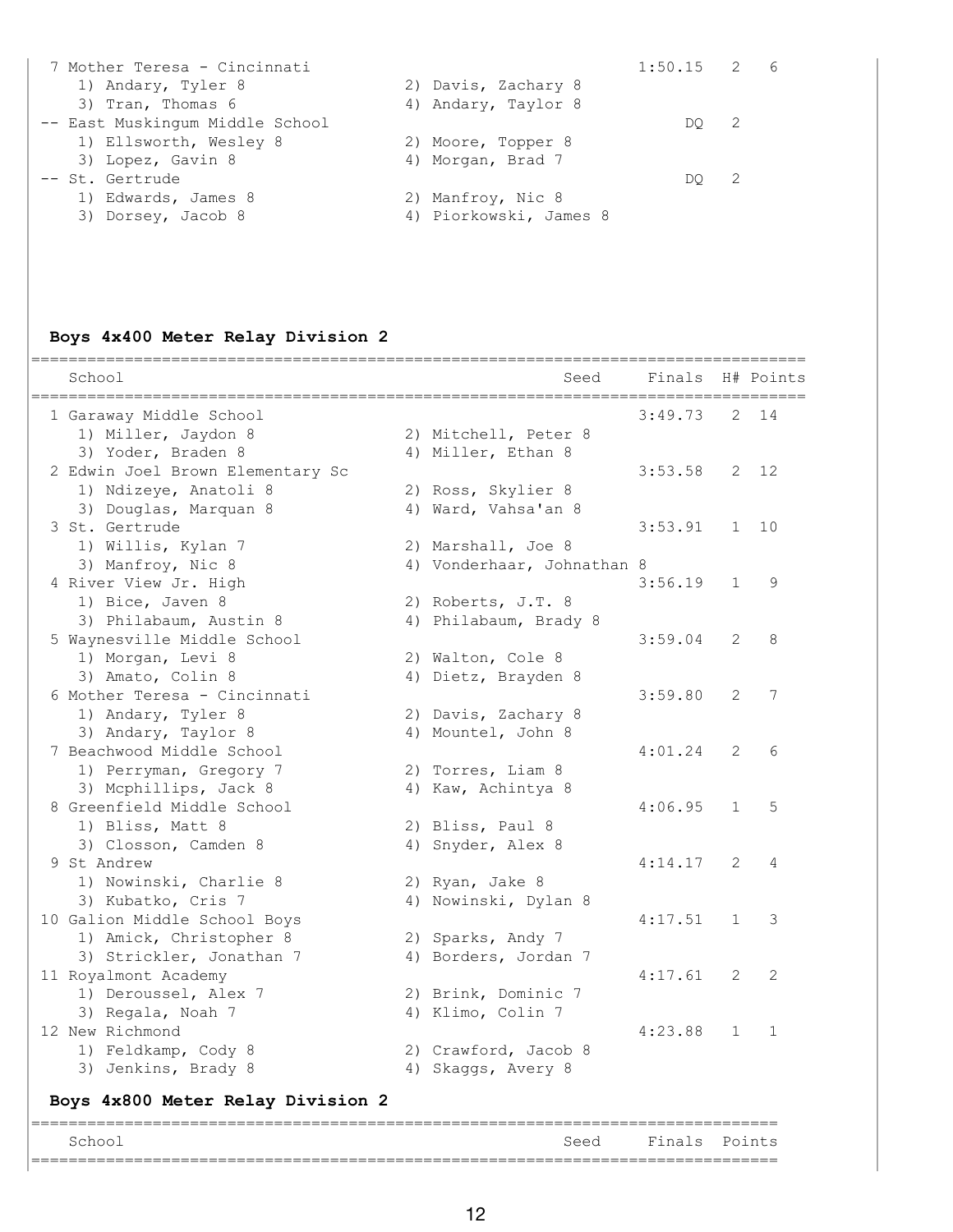| 2) Amato, Colin 8      |         |                 |
|------------------------|---------|-----------------|
| 4) Morgan, Levi 8      |         |                 |
|                        | 9:21.93 | 12              |
| 2) Philabaum, Austin 8 |         |                 |
| 4) Cross, Brayden 8    |         |                 |
|                        | 9:25.38 | $\overline{10}$ |
| 2) Kaeser, Joshua 8    |         |                 |
| 4) Ayoub, Ismael 7     |         |                 |
|                        | 9:26.19 | 9               |
| 2) Mountel, John 8     |         |                 |
|                        |         | $9:13.79$ 14    |

# **....Boys 4x800 Meter Relay Division 2**

| 4) Lacrosse, Ryan 8        |     |
|----------------------------|-----|
| 9:36.37                    | - 8 |
| 2) Piorkowski, James 8     |     |
| 4) Vonderhaar, Johnathan 8 |     |
| 9:54.98                    | 7   |
| 2) Ashton, Ethan 7         |     |
| 4) Proffitt, Matthew 8     |     |
| 10:15.35                   | 6   |
| 2) Amick, Christopher 8    |     |
| 4)                         |     |
|                            |     |

# **Boys High Jump Division 2**

| Name                       |  | Year School    | Seed | Finals       | Points |  |  |
|----------------------------|--|----------------|------|--------------|--------|--|--|
| 1 Franks, Dustin           |  | 8 Indian Lake  |      | $5 - 06.00$  | 14     |  |  |
| 2 Mountel, John            |  | 8 Mother Teres |      | J5-06.00     | 12     |  |  |
| 3 Beachy, Matthew          |  | 8 Garaway Midd |      | $5 - 04.00$  | 10     |  |  |
| 4 Franz, Matthew           |  | 8 St Matthew - |      | $J5 - 04.00$ | 9      |  |  |
| 5 Ackerman, Justin         |  | 7 New Richmond |      | $5 - 02.00$  |        |  |  |
| 5 Eckles, Brayden          |  | 8 Galion Middl |      | $5 - 02.00$  |        |  |  |
| 5 Troup, Sam               |  | 8 Chippewa Mid |      | $5 - 02.00$  |        |  |  |
| 8 Weaver, Lonnie           |  | 7 Garaway Midd |      | $J5 - 02.00$ | 5      |  |  |
| 9 Barker, Reese            |  | 8 St. Pius X   |      | $J5 - 02.00$ |        |  |  |
| 10 Farley, Jacob           |  | 8 South Amhers |      | $4 - 10.00$  | 3      |  |  |
| 11 Tran, Thomas            |  | 6 Mother Teres |      | $4 - 08.00$  | 2      |  |  |
| Boys Pole Vault Division 2 |  |                |      |              |        |  |  |
| Name                       |  | Year School    | Seed | Finals       | Points |  |  |
|                            |  |                |      |              |        |  |  |

| Name                      | Year School    | Finals<br>Seed | Points |
|---------------------------|----------------|----------------|--------|
| Boys Long Jump Division 2 |                |                |        |
| 8 Holt, William           | 8 Northridge M | $8 - 06.00$    | 5      |
| 7 Skaggs, Avery           | 8 New Richmond | $J9 - 00.00$   | 6      |
| 6 Whaley, Marcus          | 8 Westfall Mid | $9 - 00.00$    | 7      |
| 4 Miller, Kp              | 8 Kenton Middl | $9 - 06.00$    | 8.50   |
| 4 Mattingly, Seth         | 8 New Richmond | $9 - 06.00$    | 8.50   |
| 3 Miller, Jaydon          | 8 Garaway Midd | $10 - 00.00$   | 10     |
| 2 Michael, Brennen        | 8 Liberty-Bent | $10 - 06.00$   | 12     |
| 1 Clagg, Connor           | 8 Liberty-Bent | $11 - 00.00$   | 14     |
|                           |                |                |        |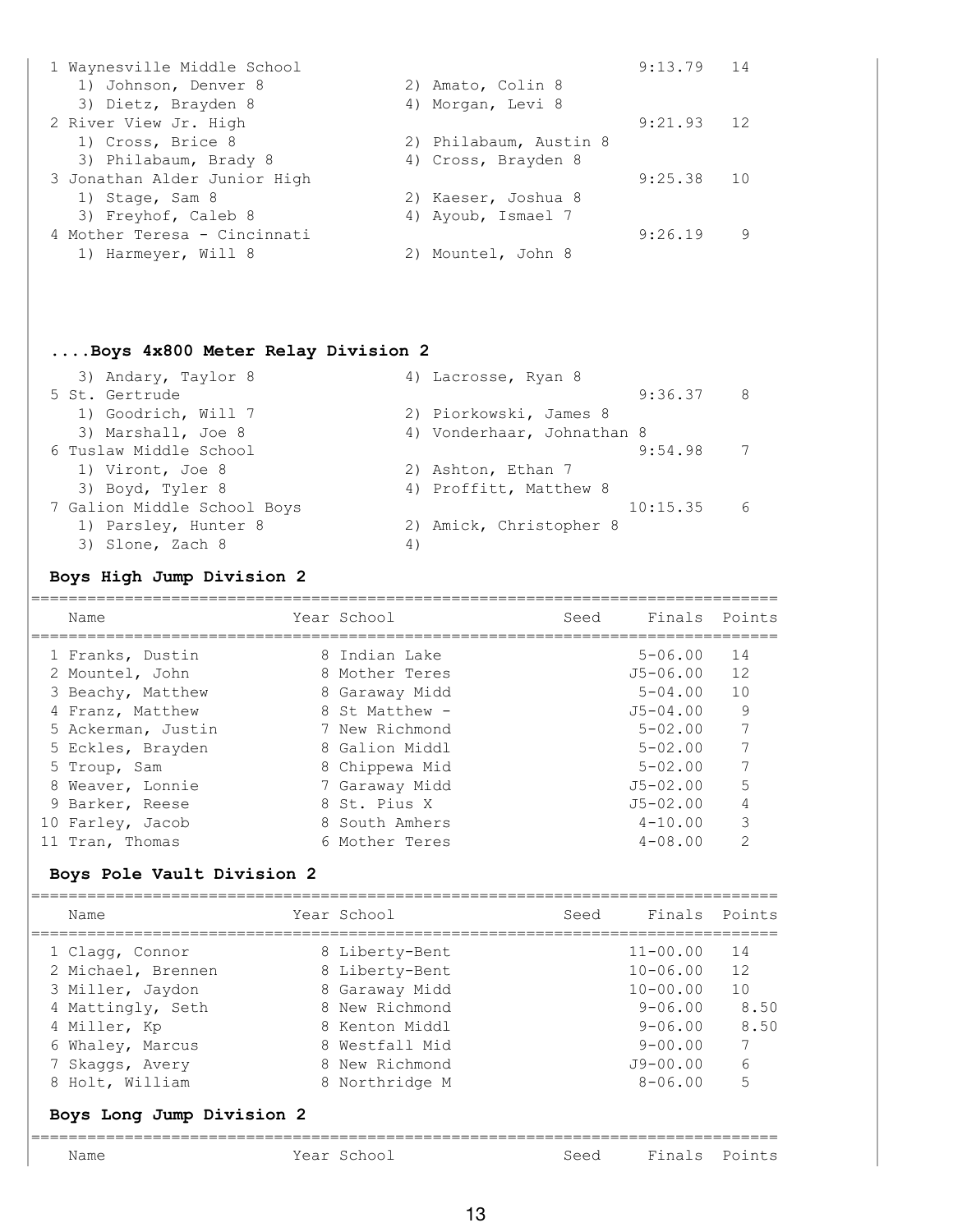| 1 Willis, Kylan    | 7 St. Gertrude | $17 - 07.75$<br>14 |  |
|--------------------|----------------|--------------------|--|
| 2 Franks, Dustin   | 8 Indian Lake  | 12<br>$17 - 05.25$ |  |
| 3 Donaldson, Hanif | 7 Galion Middl | $17 - 04.00$<br>10 |  |
| 4 Oliver, Dawson   | 8 Grace Christ | 9<br>$J17 - 04.00$ |  |
| 5 Watson, Dylan    | 8 Maysville Mi | 8<br>$17 - 02.75$  |  |
| 6 Weaver, Lonnie   | 7 Garaway Midd | 7<br>$16 - 08.25$  |  |
| 7 Franz, Matthew   | 8 St Matthew - | 6<br>$16 - 04.50$  |  |
| 8 Costain, Tyler   | 8 Tuslaw Middl | 5<br>$J16 - 04.50$ |  |
| 9 Pike, Aaron      | 8 New Richmond | 4<br>$16 - 02.25$  |  |
| 10 Ryan, Jake      | 8 St Andrew    | 3<br>$15 - 07.25$  |  |
|                    |                |                    |  |

# **....Boys Long Jump Division 2**

| 8 Galion Middl | $15 - 05.25$<br>$\overline{2}$ |
|----------------|--------------------------------|
| 8 Greenon Jr.  | $15 - 04.00$<br>$\mathbf{1}$   |
| 7 St. Pius X   | $15 - 03.50$                   |
| 8 Chippewa Mid | $15 - 02.50$                   |
| 8 North Colleg | $15 - 02.00$                   |
| 7 Greenfield M | $14 - 02.00$                   |
| 8 Beachwood Mi | $13 - 07.50$                   |
|                |                                |

# **Boys Shot Put Division 2**

| Name                   |   | Year School           | Seed | Finals        | Points         |
|------------------------|---|-----------------------|------|---------------|----------------|
| 1 White, James         |   | 8 Chippewa Mid        |      | $42 - 01.25$  | 14             |
| 2 Smith, Sterling      | 8 | Washington M          |      | $41 - 04.75$  | 12             |
| 3 Jackson, Marshall    |   | 8 Benjamin Log        |      | $40 - 08.00$  | 10             |
| 4 Russell, Zachary     |   | 8 Jonathan Ald        |      | $39 - 08.00$  | 9              |
| 5 Laporte, Riley       |   | 7 Garfield Jun        |      | $J39 - 08.00$ | 8              |
| 6 Springer, Jaiden     |   | 8 St Clairsvil        |      | $39 - 02.25$  | 7              |
| 7 Mattes, Hayden       |   | 8 Clermont Nor        |      | $38 - 07.50$  | 6              |
| 8 Robinette, Christian |   | 8 Galion Middl        |      | $37 - 08.50$  | 5              |
| 9 Wheeler, Dylan       |   | 8 West Musking        |      | $36 - 11.00$  | 4              |
| 10 Willis, Kylan       |   | 7 St. Gertrude        |      | $36 - 05.50$  | 3              |
| 11 Stricker, Joseph    |   | 8 Clermont Nor        |      | $36 - 05.00$  | $\overline{2}$ |
| 12 Crawford, Donovan   |   | 8 Beachwood Mi        |      | $36 - 02.00$  | $\mathbf{1}$   |
| 13 Winger, Ethan       |   | 8 Beachwood Mi        |      | $35 - 07.00$  |                |
| 14 Setser, Blake       |   | 8 Valley View         |      | $35 - 05.50$  |                |
| 15 Wagner, Michael     |   | 7 River View Jr. High |      | $33 - 05.50$  |                |
| 16 Davis, Zachary      |   | 8 Mother Teres        |      | $33 - 03.50$  |                |
| 17 Worst, Jaden        |   | 8 St. Gertrude        |      | $32 - 04.00$  |                |
| 18 Martin, Aaron       |   | 8 St Louis Sch        |      | $32 - 01.75$  |                |
| 19 Lemay, Sam          |   | 8 St. Pius X          |      | $30 - 09.00$  |                |
| 20 Smith, Adam         |   | 8 St. Gertrude        |      | $29 - 04.50$  |                |

## **Boys Discus Throw Division 2**

| Name                | Year School |                | Seed | Finals Points |     |
|---------------------|-------------|----------------|------|---------------|-----|
| 1 White, James      |             | 8 Chippewa Mid |      | 129-00 14     |     |
| 2 Crawford, Donovan |             | 8 Beachwood Mi |      | $116 - 10$    | 12  |
| 3 Russell, Zachary  |             | 8 Jonathan Ald |      | $114 - 06$    | 1 O |
| 4 Smith, Sterling   |             | 8 Washington M |      | $109 - 00$    | Q   |